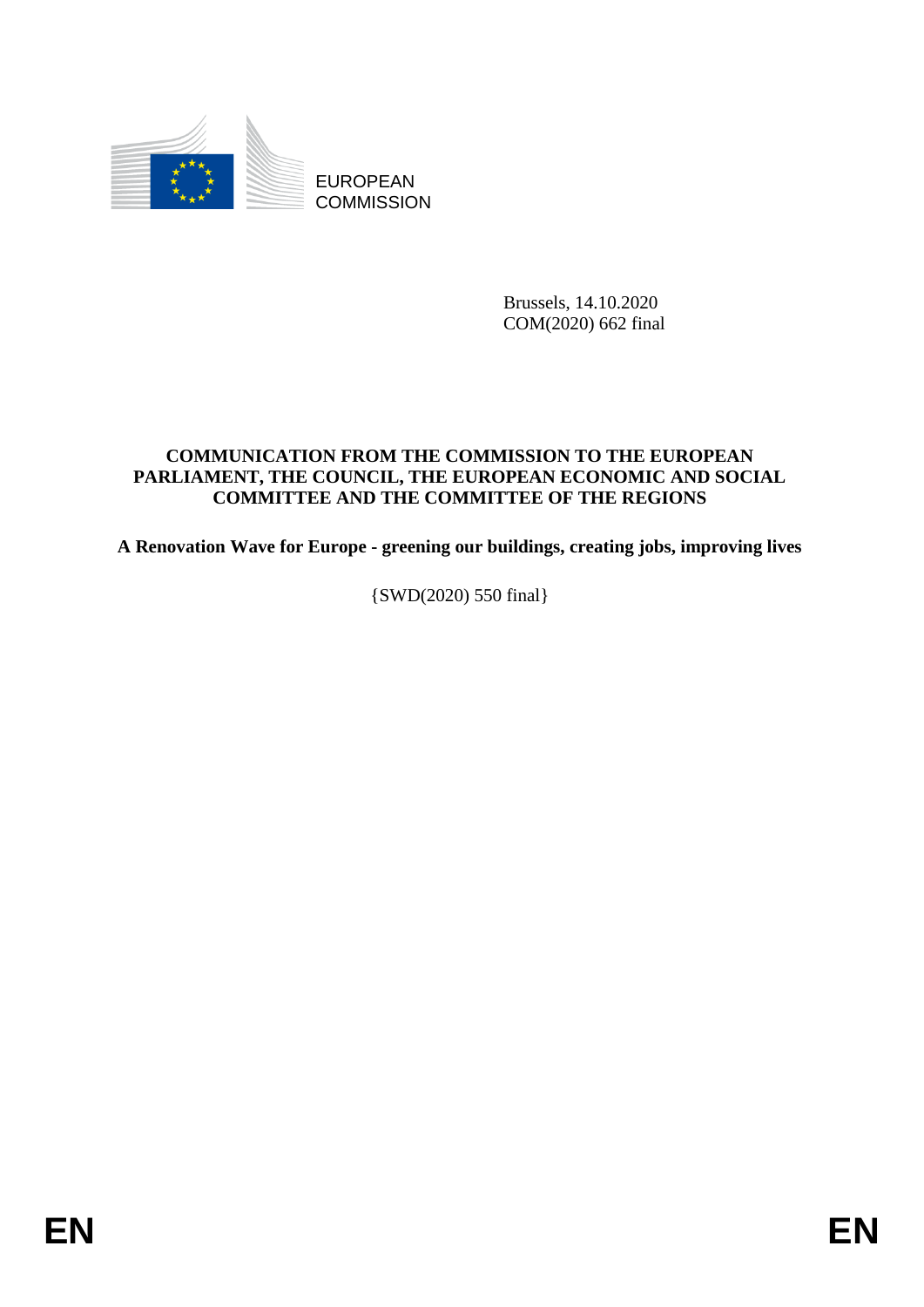# **1. BOOSTING BUILDING RENOVATION FOR CLIMATE NEUTRALITY AND RECOVERY**

Europe's building stock is both unique and heterogeneous in its expression of the cultural diversity and history of our continent. But not surprisingly, it is also old and changes very slowly. More than 220 million building units, representing 85% of the EU's building stock, were built before 2001. 85-95% of the buildings that exist today will still be standing in 2050.

Most of those existing buildings are not energy-efficient<sup>1</sup>. Many rely on fossil fuels for heating and cooling, and use old technologies and wasteful appliances. Energy poverty remains a major challenge for millions of Europeans. Overall, buildings are responsible for about 40% of the EU's total energy consumption, and for 36% of its greenhouse gas emissions from energy<sup>2</sup>.

The COVID-19 crisis has also brought into sharper focus our buildings, their importance for our lives and their fragilities. Throughout the pandemic, the home has been the focal point of daily life for millions of Europeans: an office for those teleworking, a nursery or classroom for children and pupils, for many a hub for online shopping or downloading entertainment. Schools had to adapt to distance learning. Hospital infrastructure has been under severe strain. Private business had to readjust to social distancing. Some of the effects of the pandemic may continue in the longer term creating new demands on our buildings and their energy and resource profile, further adding to the need to renovate them deeply and on a massive scale.

As Europe seeks to overcome the COVID-19 crisis, renovation offers a unique opportunity to rethink, redesign and modernise our buildings to make them fit for a greener and digital society and sustain economic recovery.

The Commission has proposed in the Climate Target Plan  $2030<sup>3</sup>$  to cut net greenhouse gas emissions in the EU by at least 55% by 2030 compared to 1990. Energy efficiency is an essential component for action, with the building sector as one of the areas where efforts must be ramped up. To achieve the 55% emission reduction target, by 2030 the EU should reduce buildings' greenhouse gas emissions by 60%, their final energy consumption by 14% and energy consumption for heating and cooling by  $18\%$ <sup>4</sup>. It is therefore urgent for the EU to focus on how to make our buildings more energy-efficient, less carbon-intensive over their

<sup>&</sup>lt;sup>1</sup> Building codes with specific regulation on thermal insulation of the building envelope started appearing after the 1970s in Europe. This means that a large share of today's EU building stock was built without any energy performance requirement: one third (35%) of the EU building stock is over 50 years old, more than 40% of the building stock was built before 1960. Almost 75% of it is energy inefficient according to current building standards. Source: JRC report "Achieving the costeffective energy transformation of Europe's buildings".

 $<sup>2</sup>$  These figures refer to the use and operation of buildings, including indirect emissions in the power and heat sector, not their</sup> full life cycle. The embodied carbon in construction is estimated to account for about 10% of total yearly greenhouse gas emissions worldwide, see IRP, Resource Efficiency and Climate Change, 2020, and UN Environment Emissions Gap Report 2019.

<sup>&</sup>lt;sup>3</sup> "Stepping up Europe's 2030 climate ambition Communication" COM (2020) 562 final

<sup>4</sup> Compared to 2015 levels, See *SWD(2020) 176 final*.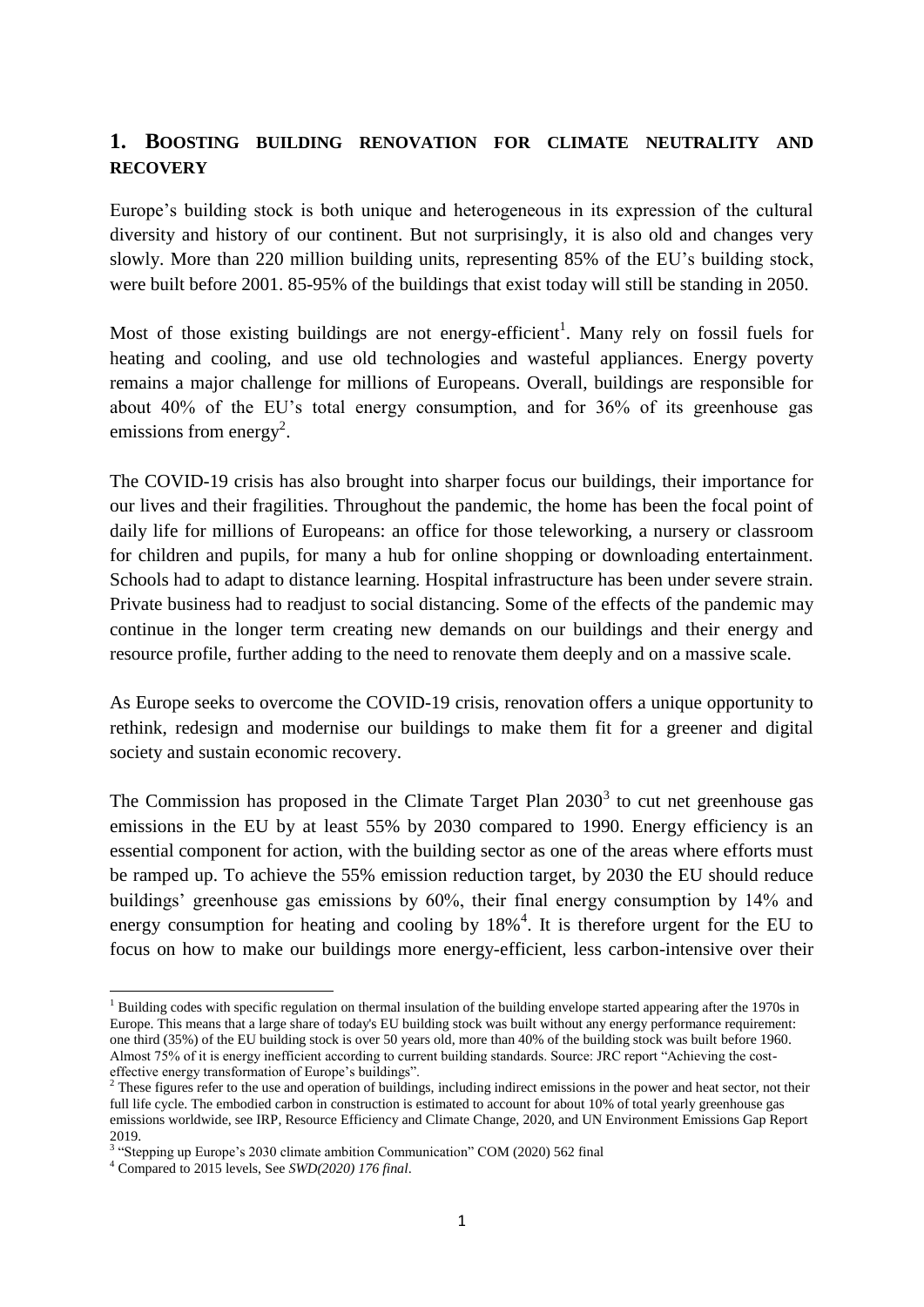full life-cycle and more sustainable. Applying circularity principles to building renovation will reduce materials-related greenhouse gas emissions for buildings.

Today, only 11% of the EU existing building stock undergoes some level of renovation each year. However, very rarely, renovation works address energy performance of buildings. The weighted annual energy renovation rate is low at some 1%. Across the EU, deep renovations that reduce energy consumption by at least  $60\%$ <sup>5</sup> are carried out only in 0.2% of the building stock per year and in some regions, energy renovation rates are virtually absent. At this pace, cutting carbon emissions from the building sector to net-zero would require centuries. It is time to act.

Not only reducing energy bills and cutting down emissions are at stake. Renovation can open up numerous possibilities and generate far-reaching social, environmental and economic benefits. With the same intervention, buildings can be made healthier, greener, interconnected within a neighbourhood district, more accessible, resilient to extreme natural events, and equipped with recharging points for e-mobility and bike parking. Smart buildings can provide essential privacy-compliant data for city planning and services. Deep renovation can reduce pressure for greenfield construction, helping preserve nature, biodiversity and fertile agricultural land.

**Investing in buildings can also inject a much-needed stimulus in the construction ecosystem and the broader economy**. Renovation works are labour-intensive, create jobs and investments rooted in often local supply chains, can generate demand for highly energy and resource-efficient equipment and bring long-term value to properties. **By 2030 an additional 160 000 green jobs could be created in the EU construction sector through a renovation wave**<sup>6</sup>. This can be very valuable for a sector where more than 90% of the operators are SMEs, hard hit by the economic impact of the COVID-19 crisis. Activity in construction fell by 15.7% in relation to 2019 and energy efficiency investments have dropped by 12% in 2020. Even if a recovery is expected, there is likely to be a lasting impact on the sector.

Europe has now a unique chance to make renovation **a win-win for climate neutrality and recovery**. The EU's recovery instrument **NextGenerationEU,** alongside the **EU's Multiannual Financial Framework,** will make available an **unprecedented volume of resources** that can also be used to kick-start renovation for recovery, resilience and greater social inclusion**.** Tackling energy efficiency together with accessibility makes buildings more usable and sustainable in the context of an ageing population<sup>7</sup>.

On this basis, this Communication presents a **strategy** to trigger a **Renovation Wave for Europe**, breaking down long-standing barriers to energy and resource-efficient renovation,

 5 See 2019 Commission Recommendation on Building Renovation (EU) 2019/786.

<sup>6</sup> Employment and Social Developments in Europe, Annual Review 2019, European Commission.

 $<sup>7</sup>$  The removal of barriers to accessibility is an obligation for the EU and all Member States as Parties to the UN Convention</sup> on the Rights of Persons with Disabilities.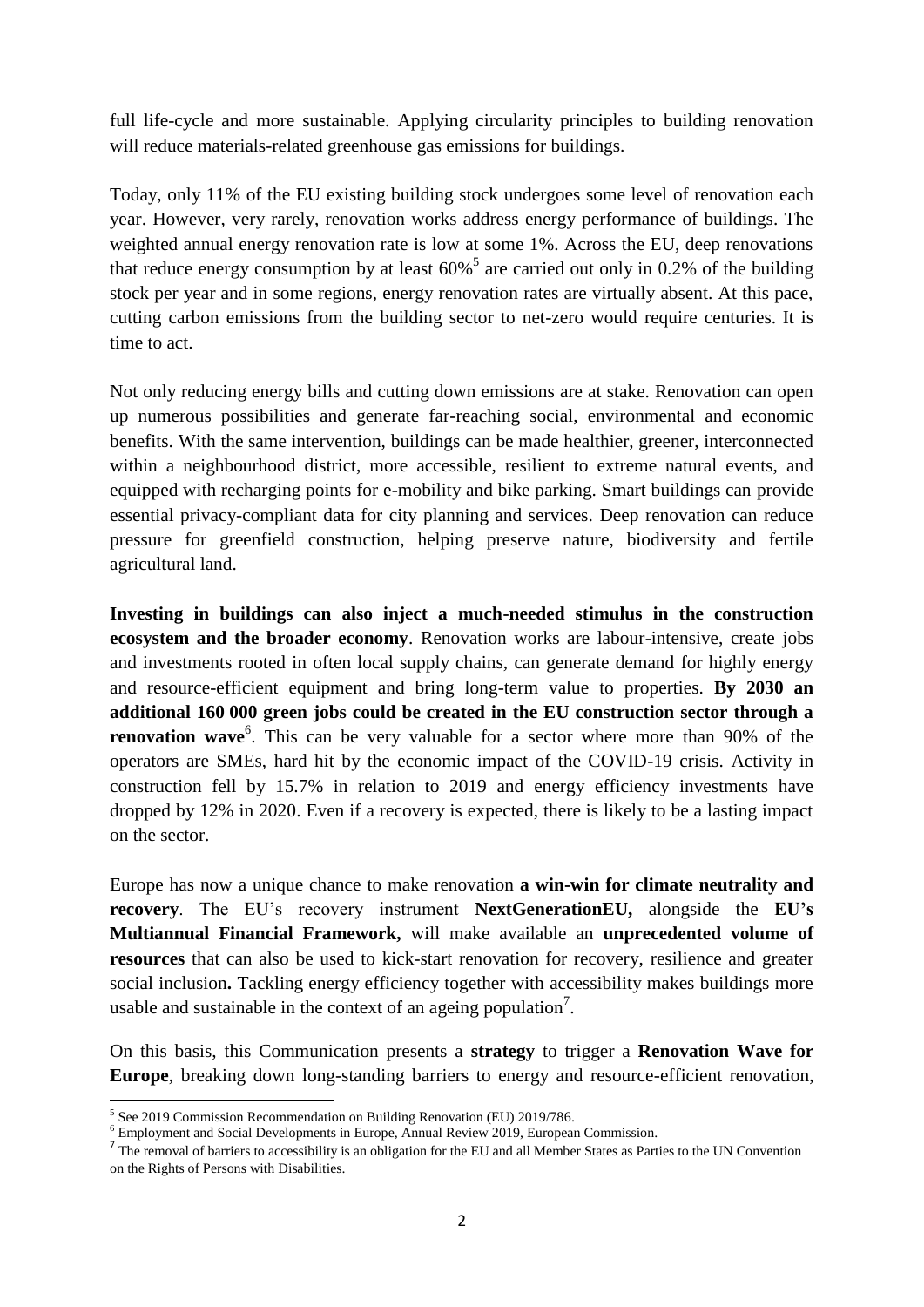supporting fresh investment over a sustained period starting from public and less efficient buildings, spurring digitalisation and creating employment and growth opportunities across the renovation supply chain**.** 

The objective is **to at least double the annual energy renovation rate of residential and non-residential buildings by 2030 and to foster deep energy renovations. Mobilising forces at all levels towards these goals will result in 35 million building units renovated by 2030.** The increased rate and depth of renovation will have to be maintained also post-2030 in order to reach EU-wide climate neutrality by 2050.

### **2. KEY PRINCIPLES FOR BUILDING RENOVATION TOWARDS 2030 AND 2050**

The EU must adopt an encompassing and integrated strategy involving a wide range of sectors and actors on the basis of the following key principles:

- *'Energy efficiency first'*<sup>8</sup> as a horizontal guiding principle of European climate and energy governance and beyond, as outlined in the European Green Deal<sup>9</sup> and the EU strategy on Energy System Integration<sup>10</sup>, to make sure we only produce the energy we really need;
- *Affordability,* making energy-performing and sustainable buildings widely available, in particular for medium and lower-income households and vulnerable people and areas;
- *Decarbonisation and integration of renewables<sup>11</sup> .* Building renovation should speed up the integration of renewables in particular from local sources, and promote broader use of waste heat. It should integrate energy systems at local and regional levels helping to decarbonise transport as well as heating and cooling;
- *Life-cycle thinking and circularity.* Minimising the footprint of buildings requires resource efficiency and circularity combined with turning parts of the construction sector into a carbon sink, for example through the promotion of green infrastructure and the use of organic building materials that can store carbon, such as sustainably-sourced wood;
- *High health and environmental standards.* Ensuring high air quality, good water management, disaster prevention and protection against climate-related hazards<sup>12</sup>, removal of and protection against harmful substances such as asbestos and radon, fire and seismic

<sup>&</sup>lt;sup>8</sup> See Article 2(18) Governance Regulation (EU) 2018/1999: "energy efficiency first' means taking utmost account in energy planning, and in policy and investment decisions, of alternative cost-efficient energy efficiency measures to make energy demand and energy supply more efficient, in particular by means of cost-effective end-use energy savings, demand response initiatives and more efficient conversion, transmission and distribution of energy, whilst still achieving the objectives of those decisions".

The European Green Deal, COM(2019) 640 final.

<sup>&</sup>lt;sup>10</sup> Powering a climate-neutral economy: An EU Strategy for Energy System Integration, COM(2020) 299 final.

<sup>&</sup>lt;sup>11</sup> This refers to energy from renewable sources produced on-site or nearby.

<sup>&</sup>lt;sup>12</sup> Climate resilient buildings means that the buildings are renovated to be resilient against acute and chronic climate related hazards relating to temperature, wind, water and solid mass, as appropriate. A complete list of such hazards is included in Table 1 of Annex I of Commission Implementing Regulation (EU) 2020/1208.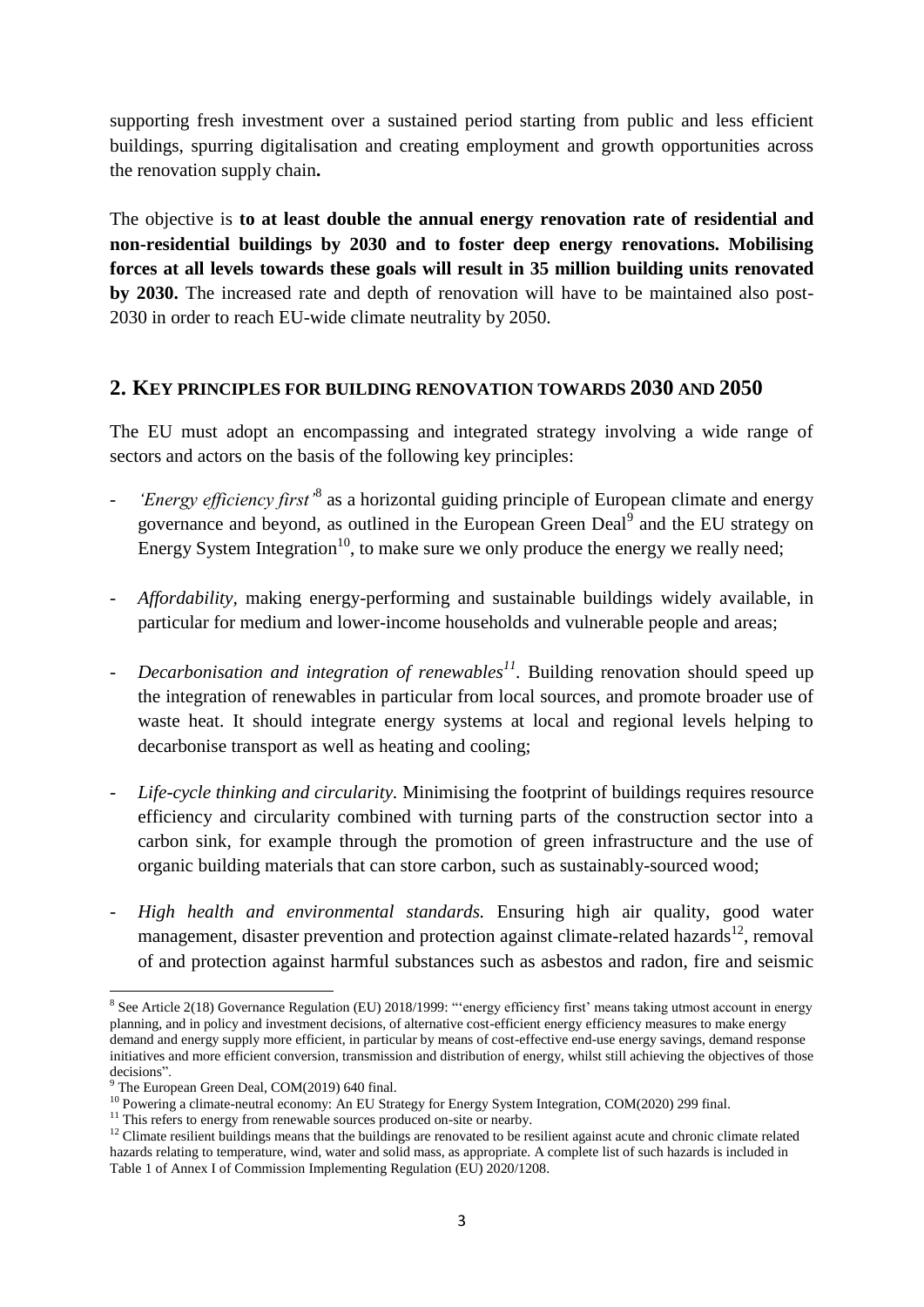safety. Furthermore, accessibility should be ensured to achieve equal access for Europe's population, including persons with disabilities and senior citizens.

- *Tackling the twin challenges of the green and digital transitions together.* Smart buildings can enable efficient production and use of renewables at house, district or city level. Combined with smart energy distribution systems, they will enable highly efficient and zero-emission buildings.
- *Respect for aesthetics and architectural quality*<sup>13</sup>. Renovation must respect design, craftsmanship, heritage and public space conservation principles.

### **3. DELIVERING FASTER AND DEEPER RENOVATION FOR BETTER BUILDINGS**

The EU has established a regulatory framework and a set of funding instruments to promote energy efficiency, building renovation and renewables deployment at building, neighbourhood and district level. The Clean Energy for All Europeans Package of 2018 and 2019 has upgraded it, creating a solid basis for energy market integration, renewables deployment and energy efficiency promotion, and its provisions need to be fully implemented as a matter of utmost priority by all Member States and stakeholders.

This framework has driven substantial progress in the energy performance of buildings: new buildings today consume half of the energy compared to similar new buildings 20 years ago. Thanks to energy efficiency obligation schemes, an increasing number of energy companies ensure that their customers save energy, offering commercial packages that increasingly address building renovation and system upgrades. Europe represents around 40% of worldwide investments in improving building energy efficiency (between EUR 85-90 billion annually), with a building sector at the forefront of applying life-cycle principles<sup>14</sup>. Yet, the level of renovations of existing buildings remains persistently low and shallow.

Renovation is held back by barriers at different points throughout the value chain – from the initial decision to engage in renovation, to financing and completion of the project. For instance, when considering a renovation, benefits from energy savings might be uncertain or poorly explained and understood, especially by the end-users. They can be difficult to measure and monetise<sup>15</sup>. Renovating can also be costly, difficult to organise and lengthy to carry out. Mobilising financing can be difficult, in particular at local and regional level. Public funds are frequently scarce and difficult to blend due to regulatory obstacles and lacking capacity in public administrations.

<sup>&</sup>lt;sup>13</sup> In line with the Davos Declaration "Towards a High-quality Baukultur in Europe" adopted by European Ministers of Culture and stakeholders in 2018, "quality architecture" is not only defined by aesthetics and functionality but also by its contribution to people's quality of life and to the sustainable development of our cities and rural areas.

<sup>&</sup>lt;sup>14</sup> Circular economy actions can lead to reductions of up to 60 % in the materials-related greenhouse gases emitted across the life-cycles of buildings. https://www.eea.europa.eu/highlights/greater-circularity-in-the-buildings

<sup>&</sup>lt;sup>15</sup> See JRC report "Untapping multiple benefits: hidden values in environmental and building policies"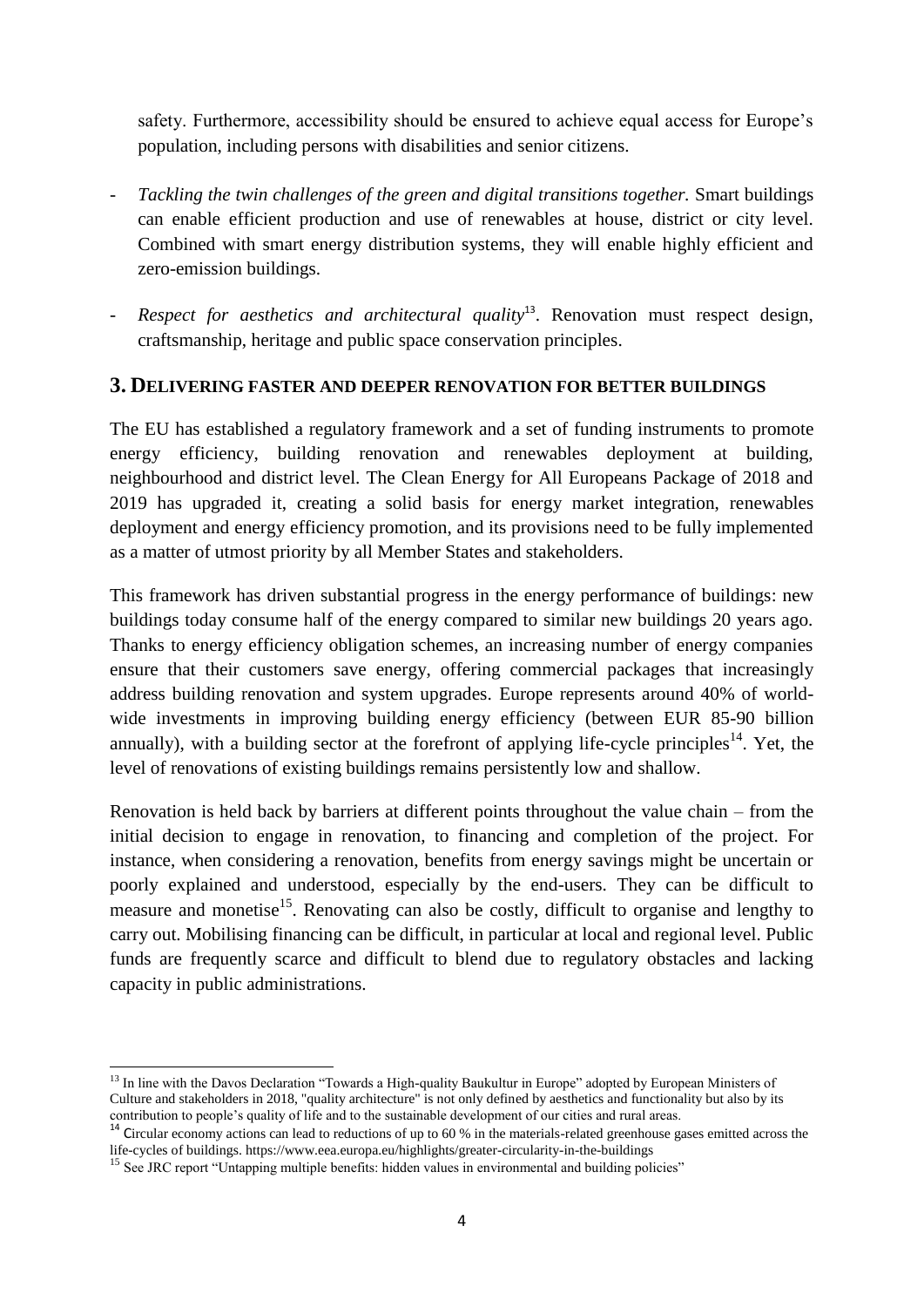To kick-start a large-scale, sustainable deployment of renovation all over Europe, it is necessary to break the key barriers at every point of the supply chain.

Based on its analysis and a public consultation<sup>16</sup>, the Commission has identified the following areas of intervention and lead actions critical to enable a step-change in the depth and scale of renovations:

- 1) **Strengthening information, legal certainty and incentives** for public and private owners and tenants<sup>17</sup> to undertake renovations. The Commission will revise in 2021 the Energy Efficiency and the Energy Performance of Buildings Directives<sup>18</sup>. It will propose to introduce a stronger obligation to have **Energy Performance Certificates** alongside a phased introduction of mandatory **minimum energy performance standards** for existing buildings. It will also propose to **extend the requirements for building renovation to all public administration levels.** The impact assessments accompanying these legislative revisions will consider different options in terms of the level, scope and timing of these requirements.
- 2) **Ensuring adequate and well-targeted funding**. The 2021 Annual Sustainable Growth Strategy<sup>19</sup> and the Guidance on Resilience and Recovery Plans<sup>20</sup> identified building renovation as a priority for national recovery plans under the European **Flagship 'Renovate'**. Beyond recovery, this Communication proposes to increase the volume and impact of **EU funding** by providing more grants, technical assistance, project development support and loans and making it possible to combine them where this was not possible in the past. The Commission will promote a genuine market for energy services and will strengthen the access to attractive **private financing**<sup>21</sup> through the Renewed Sustainable Finance Strategy. Support for access to essential energy services should be available for those in  $need^{22}$ .
- 3) **Increasing the capacity** to prepare and implement projects. The Commission will scale up **technical assistance** and make it closer to regional and local actors, in

1

<sup>&</sup>lt;sup>16</sup> The summary report of the stakeholder consultation process is available on the Have Your Say portal [\(here\)](https://ec.europa.eu/info/law/better-regulation/have-your-say/initiatives/12376-Energy-efficiency-in-buildings-consultation-on-renovation-wave-initiative) and on the Renovation Wave dedicated webpage [\(here\)](https://ec.europa.eu/energy/topics/energy-efficiency/energy-efficient-buildings/renovation-wave_en).

In residential buildings, insufficient understanding of energy use and savings is rated as very important/important barrier by more respondents to the Open Public Consultation on the Renovation Wave than any other barrier. Different interests between house owners and house occupants, disagreements between several owners and difficulties in planning building renovation works are among the top barriers to building renovation.

<sup>&</sup>lt;sup>18</sup> Directive 2012/27/EU on energy efficiency (EED), as amended by Directive 2018/2002; Directive (EU) 2010/31 on Energy Performance of Buildings (EPBD) as amended by Directive.

 $19$  COM(2020) 575 final

 $20$  Published on 17 September 2020

<sup>&</sup>lt;sup>21</sup> Lack of or limited resource to finance building renovation comes as the most important barrier to building renovation rated as very important/important by an overwhelming majority of 92% of respondents to the Open Public Consulation on the Renovation Wave

<sup>&</sup>lt;sup>22</sup> Cf. European Pillar of Social Rights, principle 20

https://ec.europa.eu/commission/priorities/deeper-and-fairer-economic-and-monetary-union/european-pillar-socialrights/european-pillar-social-rights-20-principles\_en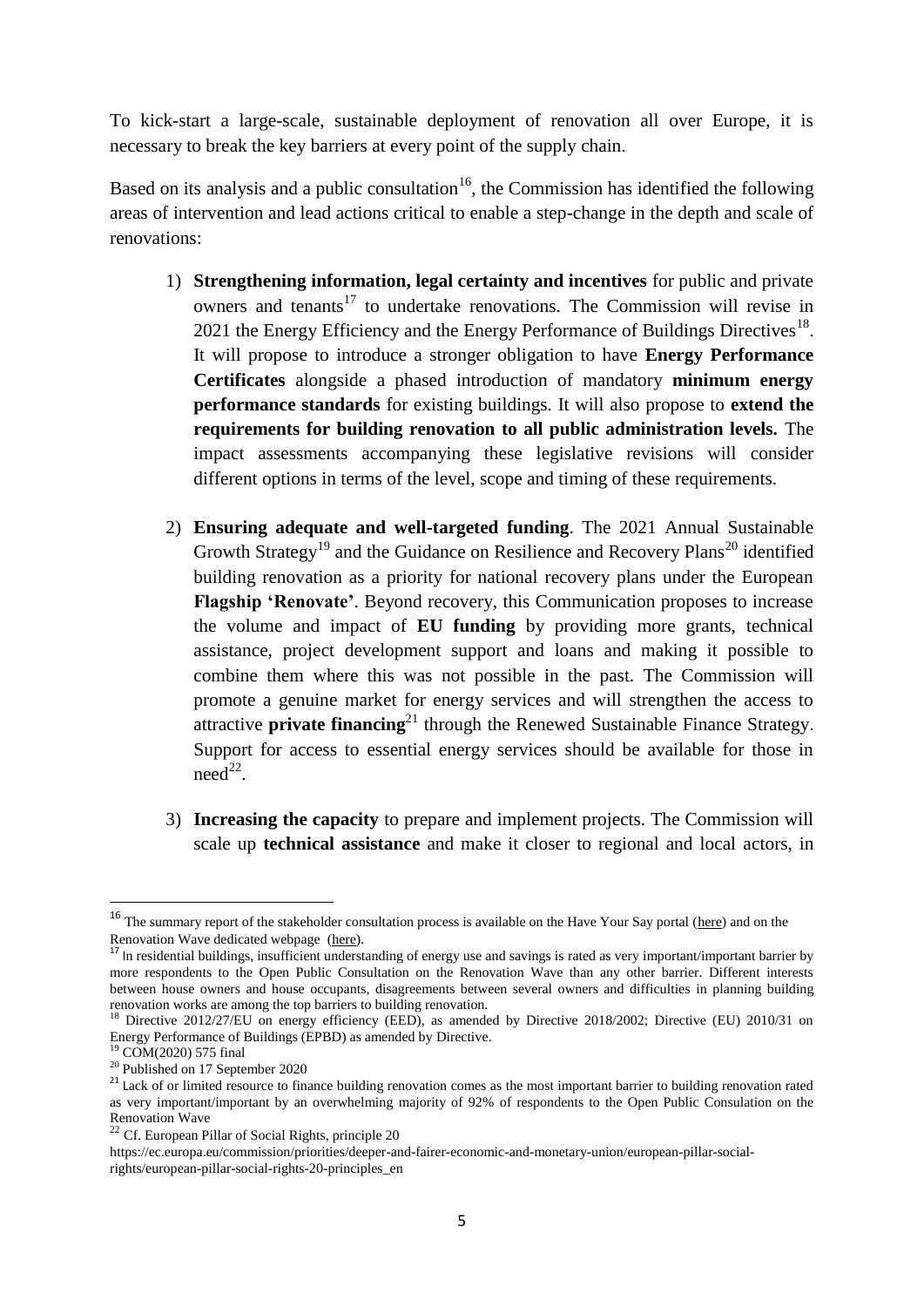particular by strengthening the European Local Energy Assistance (ELENA) and using the technical assistance window under the Resilience and Recovery Fund.

- 4) **Promoting comprehensive and integrated renovation interventions** for smart buildings, integration of renewable energy and enabling to measure actual energy consumption. The **new Smart Readiness Indicator**<sup>23</sup> promotes digitally friendly renovations. In the framework of the ongoing Construction Products Regulation revision the Commission will consider how sustainability criteria could support the uptake of more sustainable construction products in construction works and foster the uptake of the latest technologies.
- 5) **Making the construction ecosystem fit to deliver sustainable renovation**, based on circular solutions, use and reuse of sustainable materials, and the **integration of nature-based solutions**. The Commission proposes to promote the development of standardised sustainable industrial solutions and the reuse of waste material. It will develop a 2050 roadmap for **reducing whole life-cycle carbon emissions** in buildings, including through the use of biobased products, and review material recovery targets. To boost **know-how and workers' skills in the renovation** sector the Commission will work with Member States through the **Skills Agenda** and its upcoming **Pact for Skills** and through Cohesion policy funds and the Just Transition Fund to finance training and re-training initiatives, in close cooperation with social partners.
- 6) Using renovation as a **lever to address energy poverty** and access to **healthy housing** for all households, including for persons with disabilities and for older people. The Commission presents a Recommendation on **Energy poverty**. The Commission will launch an **Affordable Housing Initiative for 100 lighthouse project** and will examine whether and how the EU budget resources alongside EU Emissions Trading System (EU ETS) revenues could be used to fund national energy efficiency and savings schemes targeting lower-income population.
- 7) Promoting the **decarbonisation of heating and cooling,** which is responsible for 80% of energy consumed in residential buildings, through the 2021 revisions of the Renewable Energy and Energy Efficiency Directives and the EU ETS, the application and further development of eco-design and labelling measures, as well as support to district approaches.

These lead actions and several flanking policy, regulatory and funding measures are described in more detail in the following sections.

1

<sup>&</sup>lt;sup>23</sup> Commission Delegated Regulation C(2020) 6930, supplementing Directive (EU) 2010/31/EU of the European Parliament and of the Council by establishing an optional common European Union scheme for rating the smart readiness of buildings ), and Commission Implementing Regulation C(2020) 6929, detailing the technical modalities for the effective implementation of an optional common Union scheme for rating the smart readiness of buildings.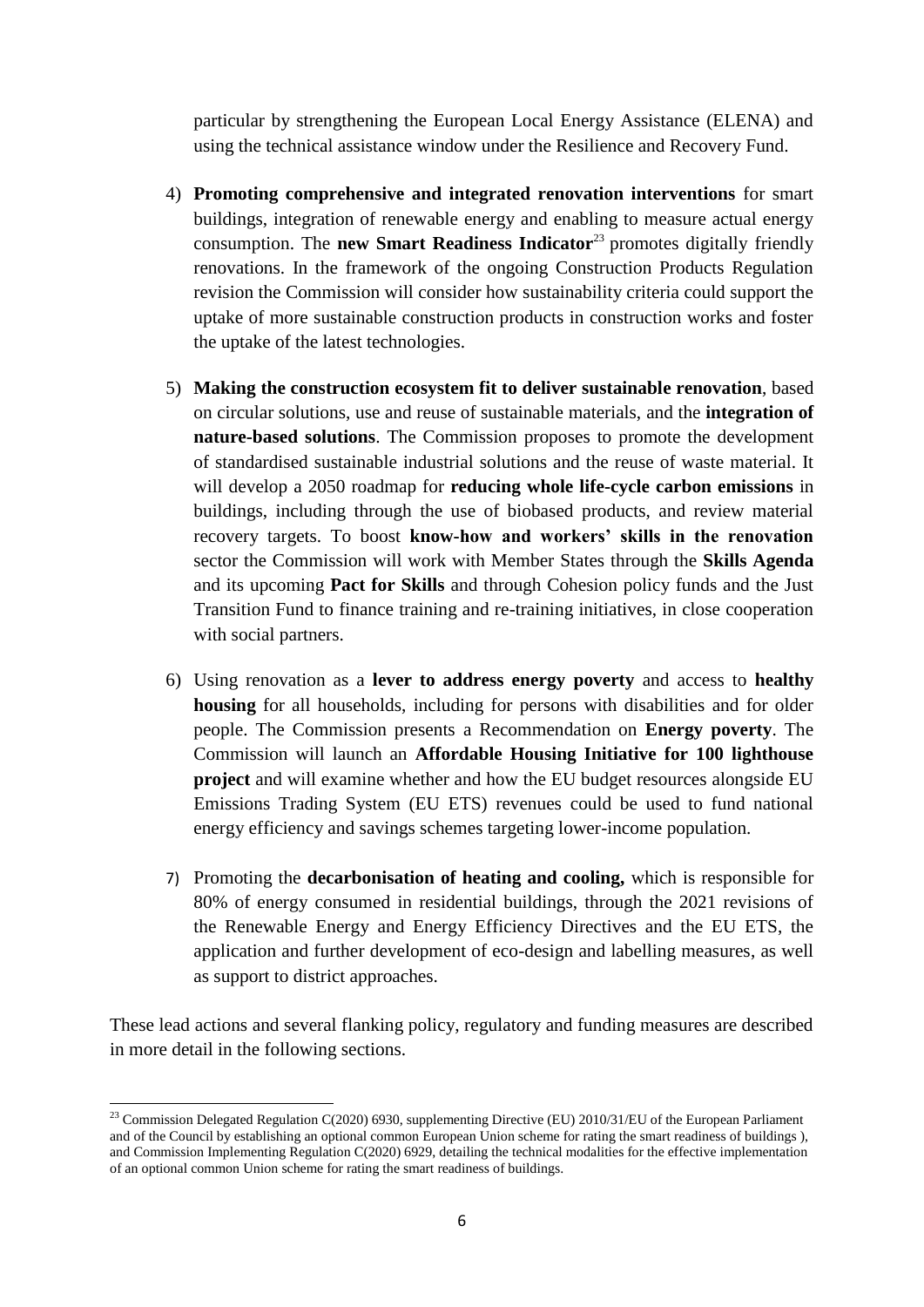#### **3.1. STRENGTHENING INFORMATION, LEGAL CERTAINTY AND INCENTIVES FOR RENOVATION**

The starting point of a sustainable renovation is always an individual decision, balancing expected benefits and costs. Yet, today, insufficient information on the current energy and resource profile of buildings and the potential benefits of renovation, lack of trust in the actual energy savings and split incentives between owners and tenants are among the strongest barriers to taking such a decision.

Some Member States have decided to tackle this by introducing minimum performance levels by a specified compliance deadline or at certain moments in the lifetime of a building<sup>24</sup>. Such requirements provide an anchor for investors and business expectations and work best in combination with reliable energy performance certificates and funding. The advantages of such a regulatory push include drawing clear lines for decision-making in multi-owner buildings, reflecting energy performance in the value of a building, and remedying general low awareness of the benefits of renovation.

Building on such good practices, the Commission will propose **mandatory minimum energy performance standards** as part of the revision of the Energy Performance of Buildings Directive (EPBD) by the end of 2021, following an impact assessment looking at the scope, timeline and phasing of a progressive implementation of such requirements, including the need for accompanying support policies. Such measures will facilitate linking specific national, regional and local incentives and support compliance with these minimum standards.

The Commission considers that **energy performance certificates (EPC)** and their availability in accessible databases improve transparency of the performance of the building stock. At the building level, EPCs inform about energy performance, share of renewables and energy costs. At district, regional, national or Union level, they are crucial for identifying the worst-performing buildings in urgent need of renovation. They can be used to evaluate improvements relative to the investment before and after the works and help connect financing with quality renovation.

The EPBD already establishes requirements for EPCs in case of construction, change of occupancy and for buildings occupied by public authorities and frequently visited by the public of over 250  $m^2$ . However, the coverage of EPC is still limited, with several Member States having less than 10% of the building stock with EPCs. Their quality and fair pricing remain an issue, eroding the trust in this tool. Very few of the EPCs are based on physical energy audits, and they do not reflect the interconnectivity and smart readiness of buildings. Given that solutions are increasingly available to measure and manage energy performance during the use of the buildings, the Commission will propose to **update the EPC framework**,

<sup>&</sup>lt;sup>24</sup> In the context of their Long-Term Renovation Strategies, France has adopted a progressive set of measures to this effect, starting with a ban on rent increase in the case of poorly performing buildings ("passoire énergétique", no performance specified) as from 2021, a ban on renting these as from 2023 and an obligation to renovate all worst performing buildings as from 2028. In the Netherlands, all office buildings will have to be EPC class C by 2023 and EPC class A by 2030. Belgium-Flanders is also considering policy proposals for minimum EPC level for non-residential buildings from 2030 and minimum EPC level for residential rentals.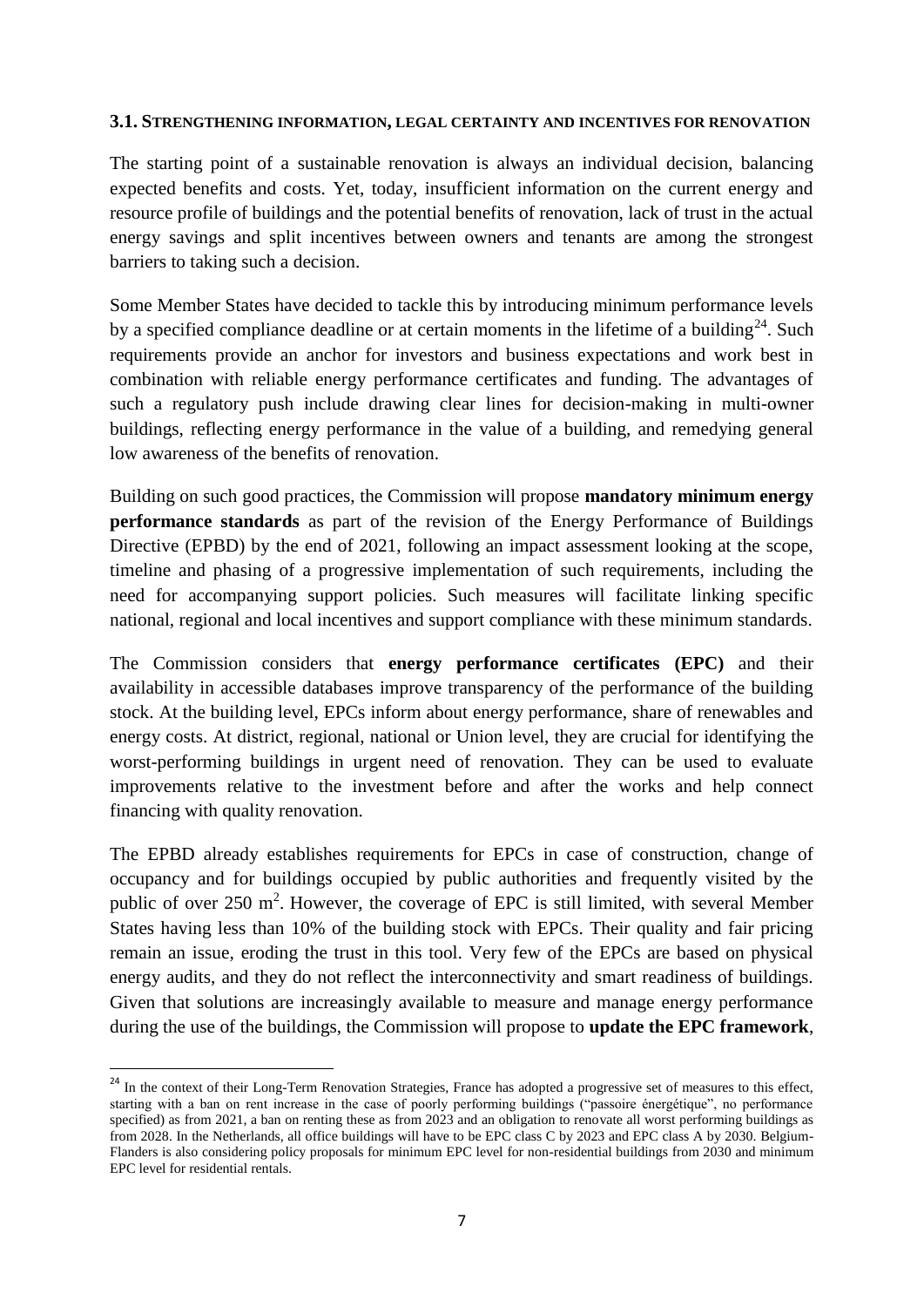taking into account emerging energy performance metering technologies. This will include looking at **a uniform EU machine-readable data<sup>25</sup> format** for the certificates and more stringent provisions **on availability and accessibility of databases and federated digital repositories for EPCs.** 

The Commission will also examine the need for extending **energy audits requirements**<sup>26</sup> to larger and more complex non-residential buildings such as hospitals, schools or offices, in order to also maximise complementarity with EPCs.

The existing legislative requirements for purchasing and renovation of existing public buildings currently cover only public buildings owned and occupied by the central governments, which represent around 4.5% of all public buildings. As part of the revision of the EED, the Commission will examine the need to **extend the renovation requirements to buildings at all public administration levels**, including the Commission, and to increase the annual renovation rate.

Deep renovation is not always achievable in one go. It is therefore important to create better conditions for staged renovation. The Commission will introduce **Digital Building Logbooks<sup>27</sup>** that will **integrate all building related data** provided by the upcoming **Building Renovation Passports<sup>28</sup>** , **Smart Readiness Indicators**, **Level(s)**<sup>29</sup> and **EPCs** to ensure compatibility and integration of data throughout the renovation journey.

The Commission will explore with Member States, stakeholders, market players and data providers whether it is possible for the **European Building Stock Observatory**<sup>30</sup> to become a central European repository for reliable data on the building stock and its energy performance and support the design of incentives in this domain.

<sup>1</sup>  $2<sup>25</sup>$  Lack of a common data format results in certificates as pdf file and thus prevents the easy access, use and analysis of relevant data.

 $^{26}$  By June 2021, as part of the revision of the EED. Energy audits are currently mandatory for large enterprises and Member States must set up programmes to encourage SMEs to carry them out, but it is not compulsory to implement audit recommendations.

<sup>27</sup> Digital Building Logbooks will serve as repositories for data on individual buildings and facilitate information sharing within the construction sector, and between building owners and tenants, financial institutions and public authorities.

<sup>&</sup>lt;sup>28</sup> As foreseen by the EPBD, Building Renovation Passports will provide a clear roadmap for staged renovation over the lifetime of a building, helping owners and investors plan the best timing and scope for interventions.

 $^{29}$  The Commission's recent Level(s) framework covers energy, material and water use, quality and value of buildings, health, comfort, resilience to climate change and life-cycle cost. https://ec.europa.eu/environment/eussd/buildings.htm <sup>3</sup> Se[e https://ec.europa.eu/energy/topics/energy-efficiency/energy-efficient-buildings/eu-bso\\_en](https://ec.europa.eu/energy/topics/energy-efficiency/energy-efficient-buildings/eu-bso_en)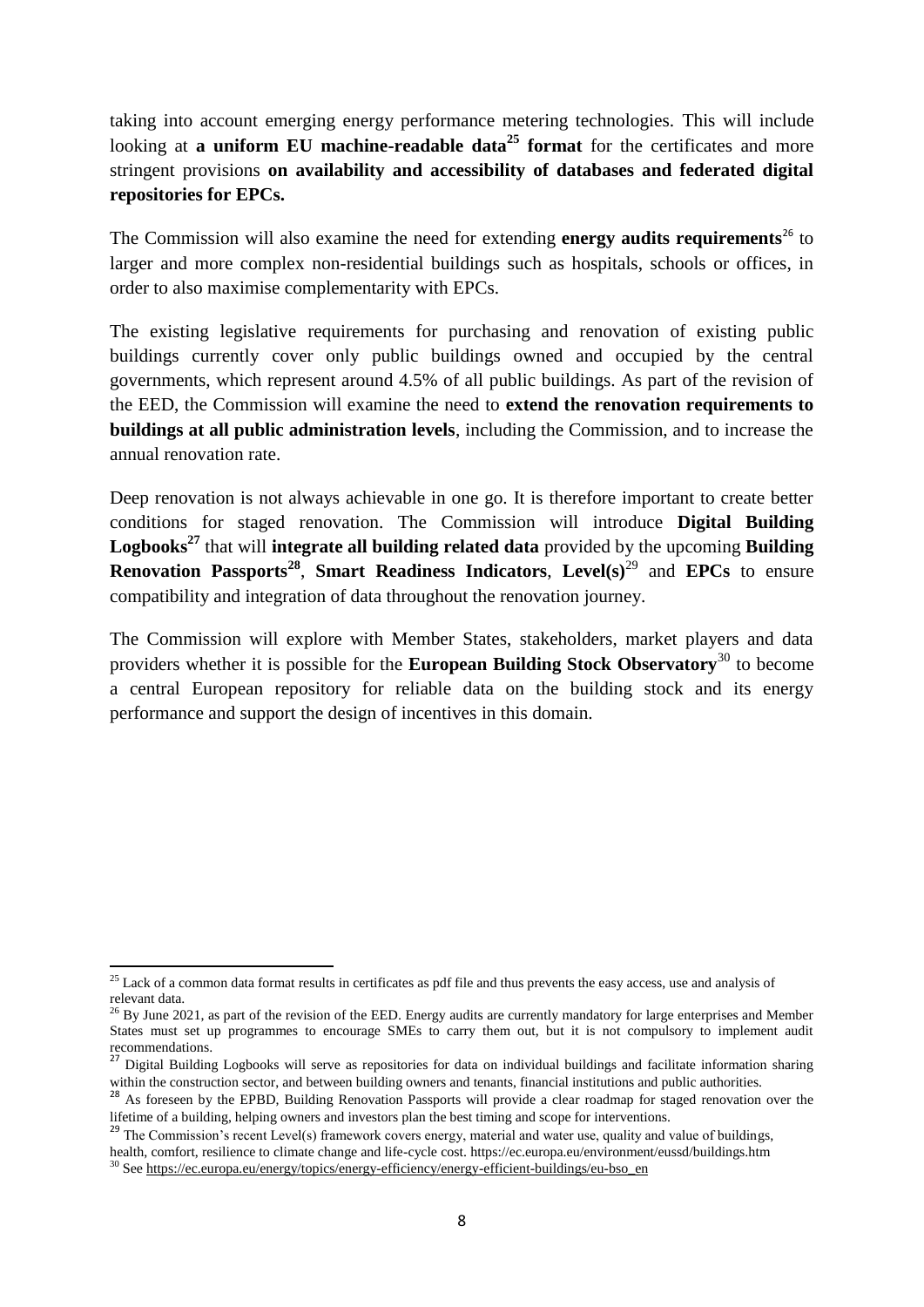#### **3.2. REINFORCED, ACCESSIBLE AND MORE TARGETED FUNDING**

Building renovation is one of the sectors facing the largest investment gap in the EU. The Commission estimates that in order to achieve the proposed 55% climate target by 2030, around EUR 275 billion of additional investments are needed per year $^{31}$ .

In the residential building sector, the lack of simple, attractive and easily accessible public incentives for renovation and the lack of mainstream financing products are often mentioned as a barrier. Even when funding is in principle available, the shortage of information and low awareness of available funding, cumbersome procedures or regulatory constraints for accessing public finance limit its use. In the non-residential sector, the lack of funding for publicly-owned buildings and the lack of suitable financial incentives for commercial buildings are two of the most relevant obstacles.

To overcome these barriers, it is necessary to act on different fronts to foster a better use of EU and national public funds and mobilise a greater share of private funds. EU and national public funds can be more effectively targeted and better channelled to the end-users by making it easier to blend various sources of financing, making the intensity of support proportional to performance, strengthening technical or project development assistance and promoting synergies with market-based mechanisms.

### EU funding driving investment for renovation

The 2021-2027 Multiannual Financial Framework and the recovery instrument NextGenerationEU provide an unprecedented opportunity to set off the Renovation Wave. Never before have such investment possibilities existed for this crucial sector.

**The Recovery and Resilience Facility,** which is currently under negotiation and which the European Council agreed to endow **with EUR 672.5 billion**, 37% of which would be targeted to climate-related expenditure, can support renovation investment and energy efficiencyrelated reforms across Member States. In the Annual Sustainable Growth Strategy 2021, the Commission has proposed the **European Flagships Renovate and Power Up** for coordinated intervention by all Member States**,** based on projects included in their national Recovery and Resilience Plans<sup>32</sup>.

To sustain the implementation of these Flagships, the Commission will complement the Guidance to Member States on the preparation of Recovery and Resiliency Plans<sup>33</sup> with tailormade guidance to each Member State in the context of the individual assessment of National Energy and Climate Plans (NECPs) $34$  and Long-term Renovation Strategies. An example of

 $31$  See "Identifying Europe's recovery needs", SWD(2020) 98 final and "Stepping up Europe's 2030 climate ambition Investing in a climate-neutral future for the benefit of our people", SWD(2020) 176 final.

<sup>&</sup>lt;sup>32</sup> Support from other EU programmes such as InvestEU, the Connecting Europe Facility, LIFE and Horizon Europe as well as national funds can also be combined with the Recovery and Resilience Facility.

<sup>&</sup>lt;sup>33</sup> COM(2020) 575 final Annual Sustainable Growth Strategy 2021

<sup>34</sup> For individual assessments, please see SWD(2020)900-SWD(2020)926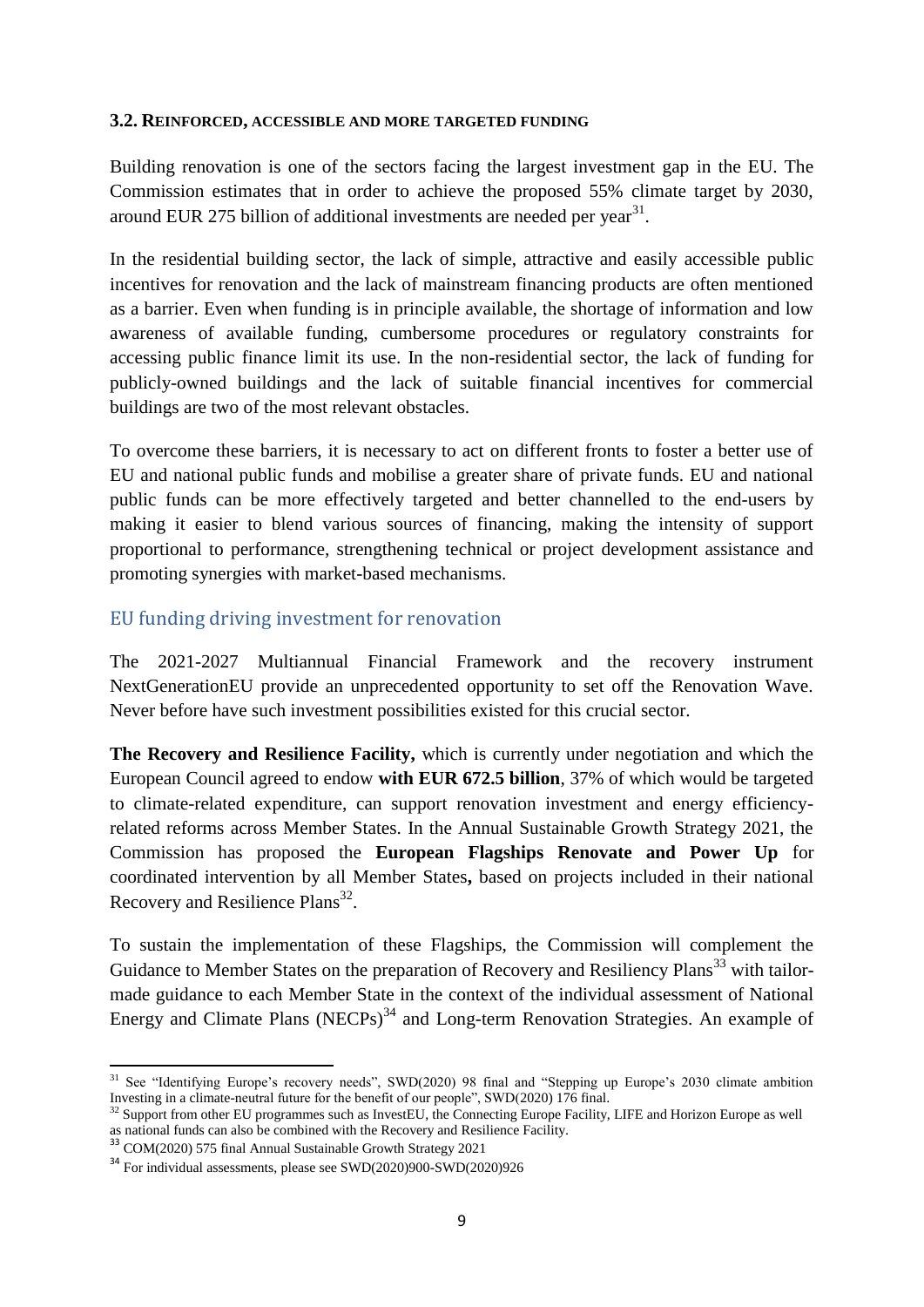possible components of a Recovery and Resilience Plan on building renovation, energy and resource efficiency will be made available by the Commission to give practical guidance to Member States<sup>35</sup>. Finally, the Commission will strengthen the **existing Concerted Actions**<sup>36</sup> to help Member States exchange good practices and monitor implementation over time.

**Cohesion policy** has historically represented a main source of EU public funding for direct investment in improving buildings' energy efficiency and will maintain this role over the  $2021-2027$  period<sup>37</sup>. It complements the temporary Recovery and Resilience Facility and provides integrated support to building renovation, including for tailor-made renovation programmes at local and regional levels. Using experience from previous programming periods, Member States need to ensure that their co-funded energy and resource efficiency programmes are well targeted on delivering high energy performance, the monitoring of which will be improved through a more detailed and robust indicator system.

Member States should also complement the deployment of EU co-funded programmes with additional support schemes, in particular to mobilise private financing<sup>38</sup>. In rural areas, funding from the European Agricultural Fund for Rural Development (EAFRD) can be used to enhance energy efficiency and the production of renewable energy.

**Programming documents** should set out **renovation priorities** drawn from the **NECPs and Long-Term Renovation Strategies**. Member States that have not yet presented the Long-Term Renovation Strategies are invited to do so as they are part of the required enabling conditions to access Cohesion Funds from 2021 onwards.

Building on the positive experience of the European Fund for Strategic Investments (EFSI) and complementing other EU funding sources, **InvestEU** will act as a single EU-level investment support programme to provide technical assistance and financing backed by an EU budget guarantee to unlock private investments. Within the Social Investment and Skills Window and the Sustainable Infrastructure Window of InvestEU, dedicated financial products for energy renovation of buildings will target the residential sector and focus on social and affordable housing, public buildings, schools and hospitals, SMEs and support for ESCOs to mainstream energy performance contracting.

Drawing on the experience gained with the Private Finance for Energy Efficiency and the Smart Finance for Smart Buildings initiatives, the Commission will work to facilitate **needsdriven solutions which are easily accessible for project promoters and use a single set of rules**. Concretely, this means that a Member State will be able to transfer part of the funding available under cohesion policy to the Member State compartment of InvestEU. The InvestEU

**<sup>.</sup>** <sup>35</sup> https://ec.europa.eu/info/departments/recovery-and-resilience-task-force

<sup>&</sup>lt;sup>36</sup> Setting up a dedicated thematic focus on the Renovate Flagship, and involving representatives across the various national ministries concerned as part of the Energy Performance of Buildigs Directive Concerted Action [\(https://epbd-ca.eu\)](https://epbd-ca.eu/) in close cooperation with the Concerted Actions on the Energy Efficiency Directive and the Renewable Energy Directive, and in liaison with the Technical Working Group under the Energy Union Governance.

<sup>&</sup>lt;sup>37</sup> In 2014-2020, around EUR 17 billion in cohesion funds were dedicated to building renovation.

<sup>&</sup>lt;sup>38</sup> With ERDF funds, Croatia has funded the renovation of 250 000 m<sup>2</sup> and 69 public buildings, such as hospitals and nursery schools with expected annual savings of 70GWh.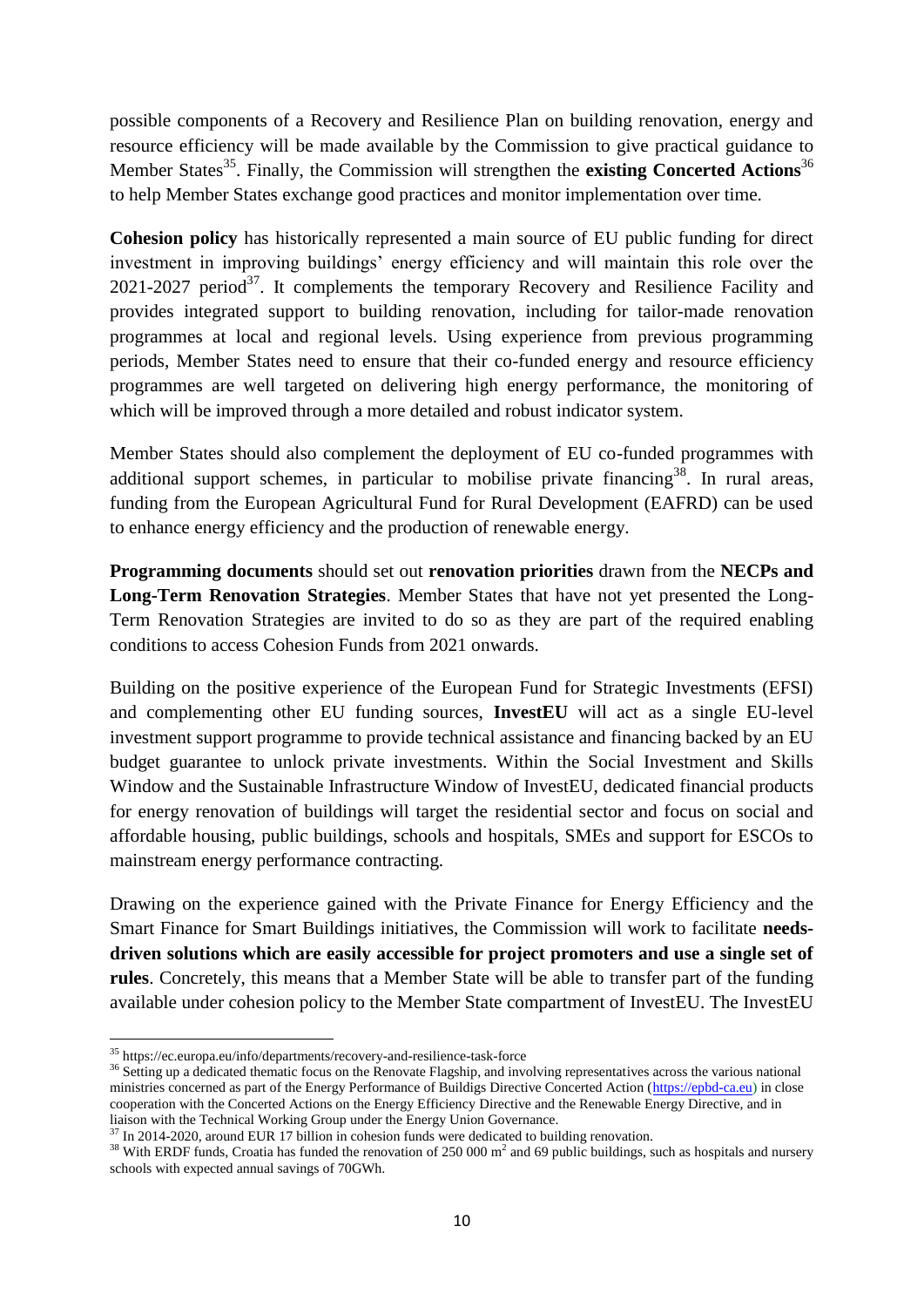programme will also enable linking financial products backed by the InvestEU guarantee with dedicated technical assistance to banks and intermediaries, to local authorities and final beneficiaries. The simplified rules also allow to combine loans with grants **and reward bestperforming projects with a higher grant rate**.

In the context of its newly established European Initiative for Building Renovation, the European Investment Bank (EIB) will step up its support for the aggregation into portfolios of building renovation projects and the provision of tailored financial support, ranging from traditional long-term loans to guarantees, equity or receivables financing. To scale up the volume and impact of lending for energy efficiency of buildings, the EIB should be able to more easily combine technical assistance, project development assistance, loans and grants as a single package.

The Commission will work in cooperation with the Member States, the EIB and market participants to facilitate the implementation of **rules for combining** EU programmes and instruments, national funds and private funds for renovation projects.

As part of the ongoing revision of the General Block Exemption Regulation and the Energy and Environmental Aid Guidelines, the Commission will set up **simpler, clearer and easierto-apply State Aid rules for building renovation**, in particular in the residential and social sectors, and clarify the scope of State Aid for **renewable energy installations for selfconsumption**. As a first step, the Commission is revising State aid rules to facilitate cofinancing of InvestEU guarantees by Member States $^{39}$ .

Finally, building on the experience gained in some national contexts, the Commission stands ready to **advise Member States that are considering using revenues from the EU Emissions Trading System (ETS) and funding opportunities under the ETS Modernisation Fund** as a source of funding for building renovation programmes, in particular for lower-income households.

## **ATTRACTING PRIVATE INVESTMENT AND STIMULATING GREEN LOAN FINANCING**

Given the low risk profile of energy efficiency investments<sup>40</sup> and the demand prospects that a renovation wave will underpin, offering private financing jointly with innovative services for renovation will be an increasingly attractive business proposition. Actors like ESCOs, utilities or banks already use and provide technical advice. They can offer property owners muchneeded support in terms of ideas and financing in all phases of a renovation process. They can promote the aggregation of small projects, offer favourable conditions for complex projects with long payback times and unite the various actors involved in taking buildings renovation decisions.

<sup>&</sup>lt;sup>39</sup> Targeted review of the General Block Exemption Regulation (State aid): extended scope for national funds to be combined with certain Union programmes (2nd consultation)

https://ec.europa.eu/competition/consultations/2020\_gber/consultation\_document\_en.pdf

 $^{40}$  Higher energy efficiency is seen to be correlating with lower mortgage default rates and with increasing asset value.

Source: Final report on correlation analysis between energy efficiency and risk. EeDaPP.

https://eedapp.energyefficientmortgages.eu/wp-content/uploads/2020/08/EeDaPP\_D57\_27Aug20-1.pdf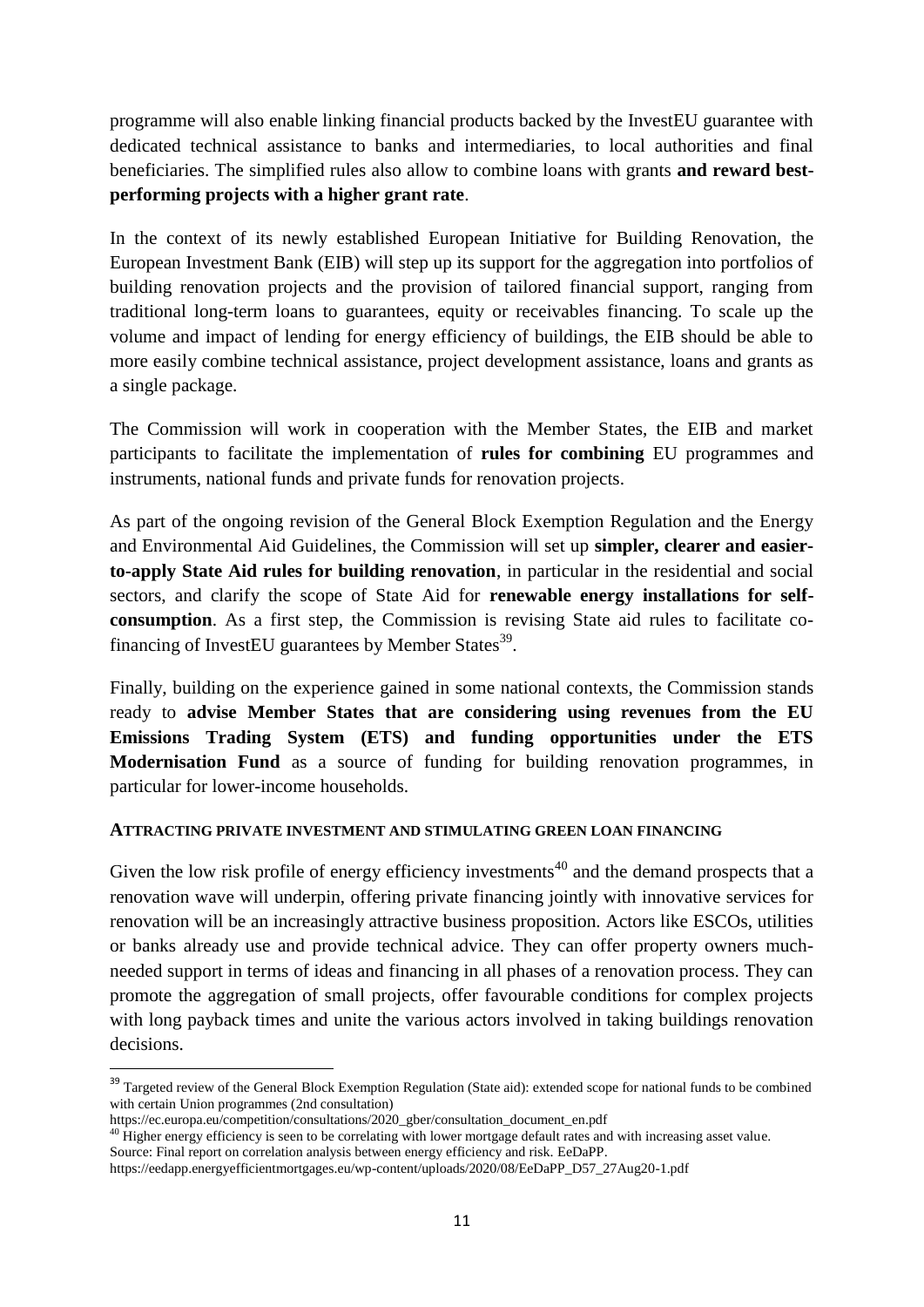Secondly, Member States can reduce risk perception and scale up market incentives such as energy-saving tariffs, pay-per-performance public support schemes and energy-saving tenders to attract private intermediaries and aggregators. Member States should also explore innovative financing solutions through on-tax and on-bill schemes or property-linked finance, a well as taxation tools<sup>41</sup> to generate economic incentives to finance building renovation. Existing **energy efficiency obligation schemes** under Article 7 of the Energy Efficiency Directive can be effectively used for all types of buildings<sup>42</sup> to engage new intermediaries like utilities, deliver technical expertise and offer aggregated services to reduce transaction and administrative costs.

Involving ESCOs through **public-private partnerships** is a possibility to attract investment, pool together small-scale and scattered investments, reduce upfront costs and reward the energy savings. Coupling energy performance contracts with **resilience contracting** by insurers can help the market manage investment risk because insurers have expertise on assessing and offering protection against environmental, climate and other risks.

To help reduce transaction costs, the Commission will encourage the **standardisation of contracts and financial instruments** at national and European level, by using existing forums to help replicate and scale up best practices and innovative approaches. The Commission will actively support these ways of activating private-sector investments through the Energy Efficiency Financial Institutions Group (EEFIG) and the Sustainable Energy Investment (SEI) Forums.

A renovation wave can also be an opportunity to spur the development of **green loan and mortgage financing**. An upgraded system of EPCs demonstrating efficiency gains will allow banks and other financial institutions to offer credit and mortgage financing to green their portfolios and to pool buildings as a collateral for the issuance of covered bonds. A number of market-led initiatives are already piloting innovative schemes for energy efficiency loan and mortgage financing<sup>43</sup>. In a next step, whole life-cycle carbon can be included in this assessment and linked to financing for circular solutions.

With the EU Renewed Sustainable Finance Strategy, the Commission is looking into additional standards and labels for sustainable financial products, such as green mortgages, green loans and green bonds. This will help make sure energy and resource efficiency lending products are offered more widely and are more visible to consumers. The reviews of the

<sup>&</sup>lt;sup>41</sup> Such as tax incentives and credits in the context of direct taxation (e.g. income and corporate taxation) and environmental taxation (carbon taxes), property taxation favouring better buildings, earmarking tax revenues for renovation, tax depreciation favouring renovation investments, VAT rates for construction services and sustainable materials in line with the VAT Directive (Annex III), as well as regional and local taxes and fees. See also Bertoldi, P, Economidou, M, Palermo, V, Boza-Kiss, B, Todeschi, V. How to finance energy renovation of residential buildings: Review of current and emerging financing instruments in the EU. WIREs Energy Environ. 2020;e384. https://doi.org/10.1002/wene.384

<sup>&</sup>lt;sup>42</sup> The energy savings achieved under these obligations contribute to delivering on the energy savings obligation under Article 7 EED.

<sup>&</sup>lt;sup>43</sup> Using grants from Horizon 2020, the European Mortgage Federation - European Covered Bond Council (EMF-ECBC) has been developing an Energy Efficiency Mortgages Initiative with a set of supportive actions to stimulate private financing in energy saving renovation of residential and commercial buildings.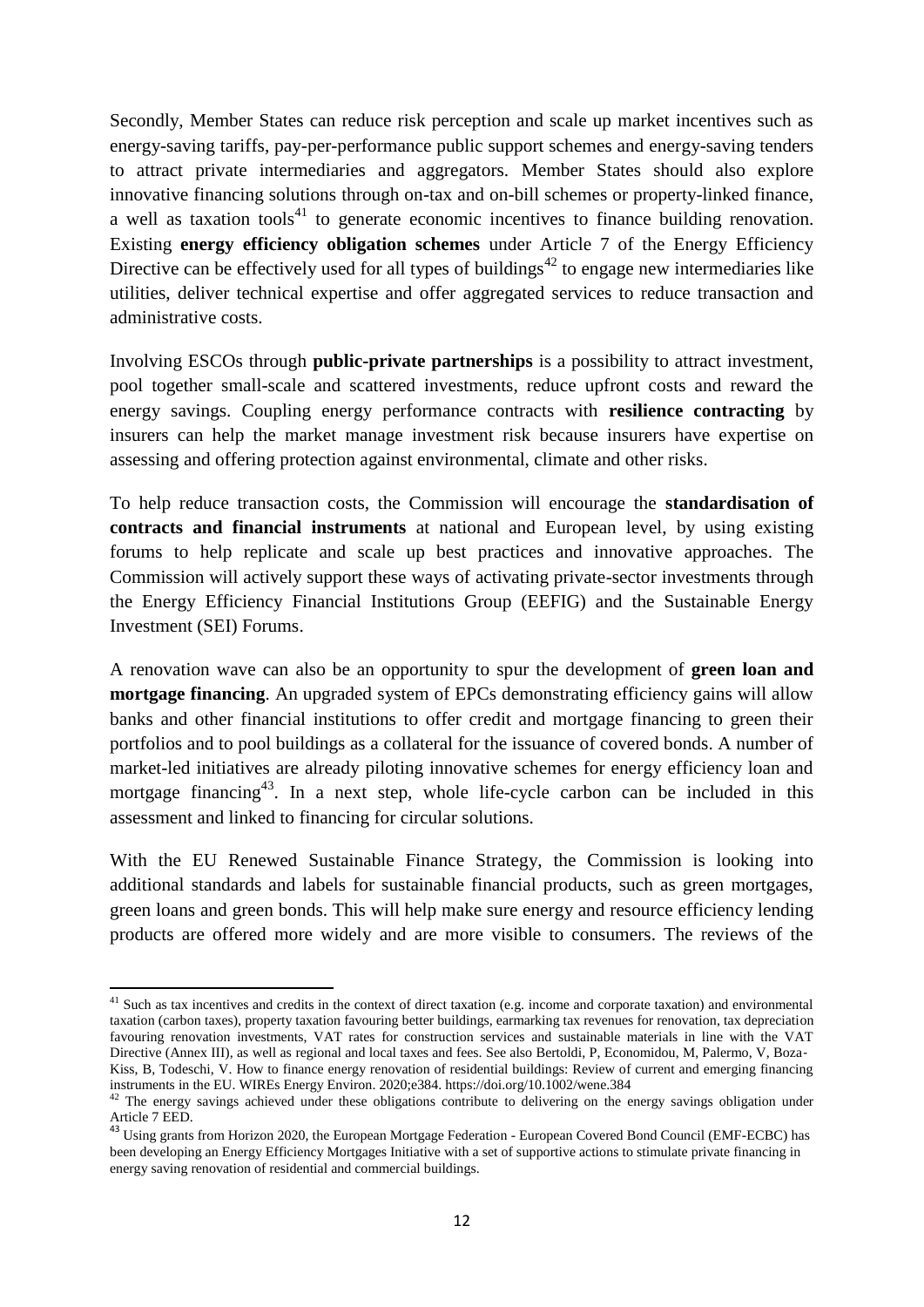**Mortgage Credit Directive<sup>44</sup> and the Consumer Credit Directive<sup>45</sup>** provide opportunities to adequately reflect a possible lower credit risk of sustainable financial products<sup>46</sup>. Moreover, the European Banking Authority is analysing whether a dedicated prudential treatment in bank regulation of financial products associated with sustainability objectives, such as building renovation, would be justified. The Commission is also considering measures to **incorporate environmental, social and governance risks** into prudential regulation in its reviews of the rules for banks (the Capital Requirements Regulation and Directive) and insurers (the Solvency II Directive). The EIB will also consider supporting new ways to attract private finance for building rehabilitation, including unlocking new markets in energy efficiency mortgage-based lending or securitisation.

Finally, the Commission is developing the **EU Taxonomy**<sup>47</sup>, with technical screening criteria for the buildings sector, to direct private capital towards sustainable investments in energy renovation, relying on Energy Performance Certificates and nearly zero-energy building standards. As part of the EPBD revision, the Commission will also consider introducing a **'deep renovation' standard**, to enable anchoring significant private financing to transparent, measurable and genuinely "green" investments.

All these initiatives can help customers to access funding on cheaper terms and help promoting the development of dynamic private financing complementing public funds, tax incentives and other forms of public financial support.

### **3.3 INCREASING CAPACITY AND TECHNICAL ASSISTANCE**

Preparig a good renovation project, matched with the best financing sources available, is difficult and often very complicated for individuals or small local authorities**.** Thus, **technical assistance** is going to play a key role for the expected increased rates and quality of renovation. Some of this assistance is in the Member States' hands, but the EU can play a stronger role.

Based on lessons learnt from the ELENA facility, Private Financing for Energy Efficiency (PF4EE), cohesion policy, JASPERS programme and the Horizon 2020 Project Development Assistance (PDA) facility, the Commission will simplify and reinforce technical assistance, with a priority objective to reach a larger pool of beneficiaris, including those of a smaller size. Strengthened financing for the ELENA facility has been proposed to come from the InvestEU advisory hub and possibly from other European programmes

The Commission, together with the EIB, will help Member States to design national or local programmes **replicating the ELENA model<sup>48</sup>** and to reward fast implementation and high

 $\overline{\phantom{a}}$ 

 $44$  Directive 2014/17/EU

<sup>45</sup> Directive 2008/48/EC

<sup>46</sup> See EaDaPP, Final results of the correlation analysis between energy efficiency and risk, 2020.

<sup>&</sup>lt;sup>47</sup> Through two delegated acts:on Climate Change mitigation and adaptation and on Transition to a circular economy, as well as Sustainable use and protection of water and marine resources, Pollution and prevention control and Protection and

restoration of biodiversity and ecosystems. Regulation (EU) 2020/852, OJ L 198, 22.6.2020, p. 13.

 $48$  By using the cohesion policy funds, the Member State compartment of InvestEU or the Recovery and Resilience Facility.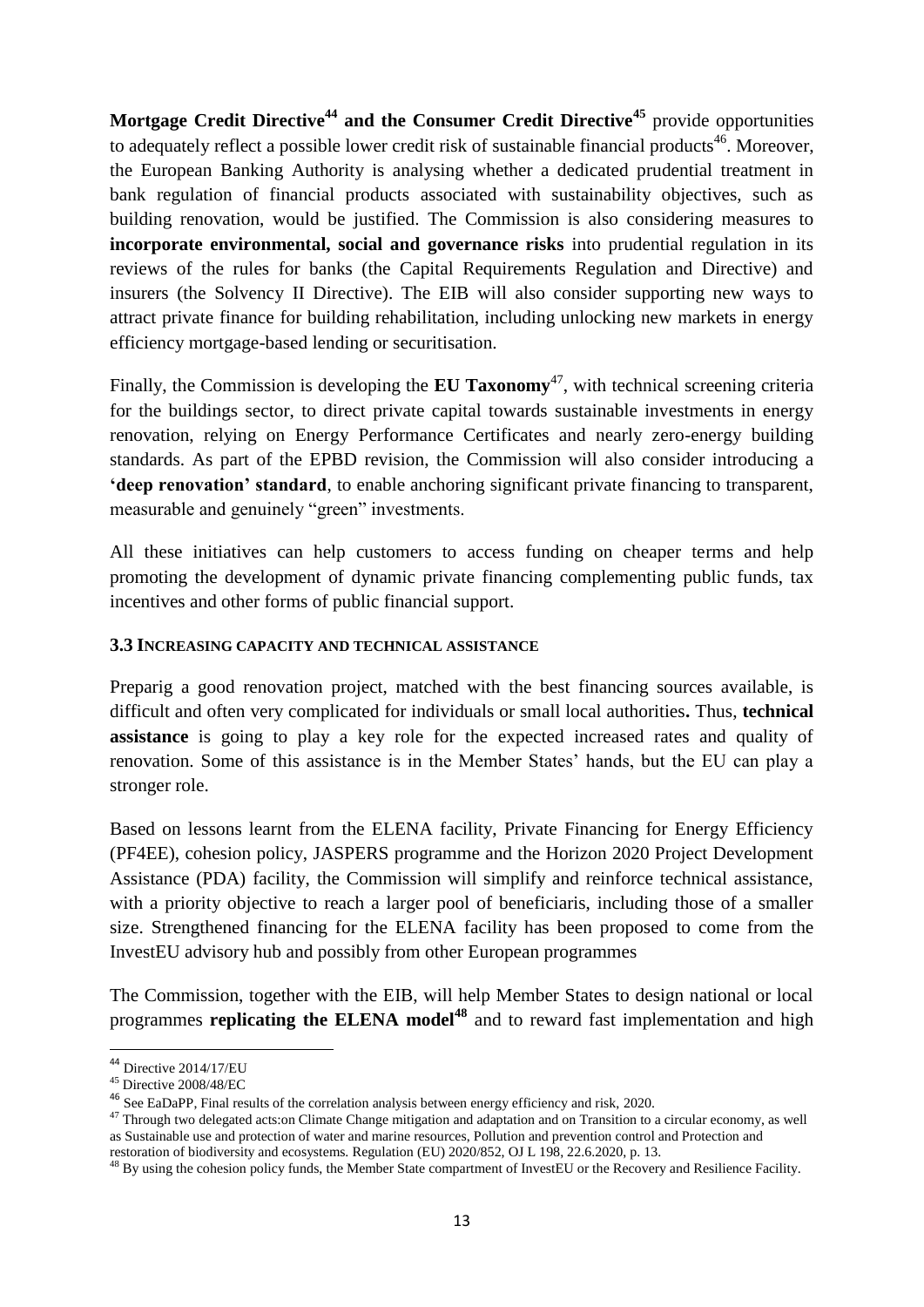energy performance using three financing streams: cohesion policy funds (as a stand-alone support or as a part of a financial instrument operation), the Member State compartment of InvestEU, or the Recovery and Resilience Facility.

In addition, the Commission and the EIB will support setting up standardised **one-stop shops** that can be deployed quickly at national, regional or local levels for delivering tailored advice and financing solutions designed to accompany homeowners or SMEs throughout the preparation and implementation of their projects. Local actors can build on this platform to create competence centres for various types of advice on sustainable renovation.

Additional source of capacity support will be offered by the proposed new **Technical Support Instrument** of the Recovery Plan, the **EU City Facility** and the **Project Development Assistance Facility** under LIFE, and the administrative capacity building and technical assistance under the post-2020 cohesion policy funds. Furthermore, the cohesion policy legislative proposal also includes the creation of an European Urban Initiative to strengthen integrated and participatory approach to sustainable urban development. For national, regional or local authorities interested in deploying building renovation investments as part of urban renewal, the European **Smart Cities Marketplace** offers a successful blueprint<sup> $49$ </sup> to guide public authorities in doing so.

### **3.4. CREATING GREEN JOBS, UPSKILLING WORKERS AND ATTRACTING NEW TALENTS**

The design, installation and operation of circular and low-carbon solutions often require a high level of technical knowledge. Specific skills are also needed for the safe management of historical buildings and safeguarding their heritage value. The transformation towards a climate-neutral building stock will only be possible if existing jobs are transformed to include green and circular skills and if new job profiles emerge, such as specialists in deep building renovation, installers for advanced technological solutions, or Building Information Modelling managers. Only well-informed professionals can play their potentially key role in offering end-users latest available technical opportunities for resource and energy efficiency. Finally, professionals require training to improve accessibility in renovations.

Already before the COVID-19 crisis, there was a shortage of qualified workers to carry out sustainable building renovation and modernisation. The potential for job retention and creation in this sector has been and remains large. Energy efficiency in buildings is the largest generator of jobs per million euros invested $50$ . If Member States were to quickly implement measures to improve insulation, technical building systems and appliances, new employment opportunities would immediately present themselves. Policy should signal to the market that innovative and sustainable solutions are needed. For example, the bioeconomy can provide new low-carbon materials for deep renovations, increasing new specialist job opportunities.

 $\overline{\phantom{a}}$ 

<sup>&</sup>lt;sup>49</sup> The Smart Cities Marketplace builds on the experiences and outcomes of 17 large-scale cross-border cooperative city demonstration projects, known as "Lighthouse projects". These lighthouse projects gather 120 cities, based on more than EUR 400 million funding through Horizon2020 that has leveraged much higher amounts of investments. More information is available at https://smartcities-infosystem.eu/scc-lighthouse-projects.

<sup>50</sup> 12-18 local jobs per million euro invested, IEA, Sustainable Recovery, June 2020.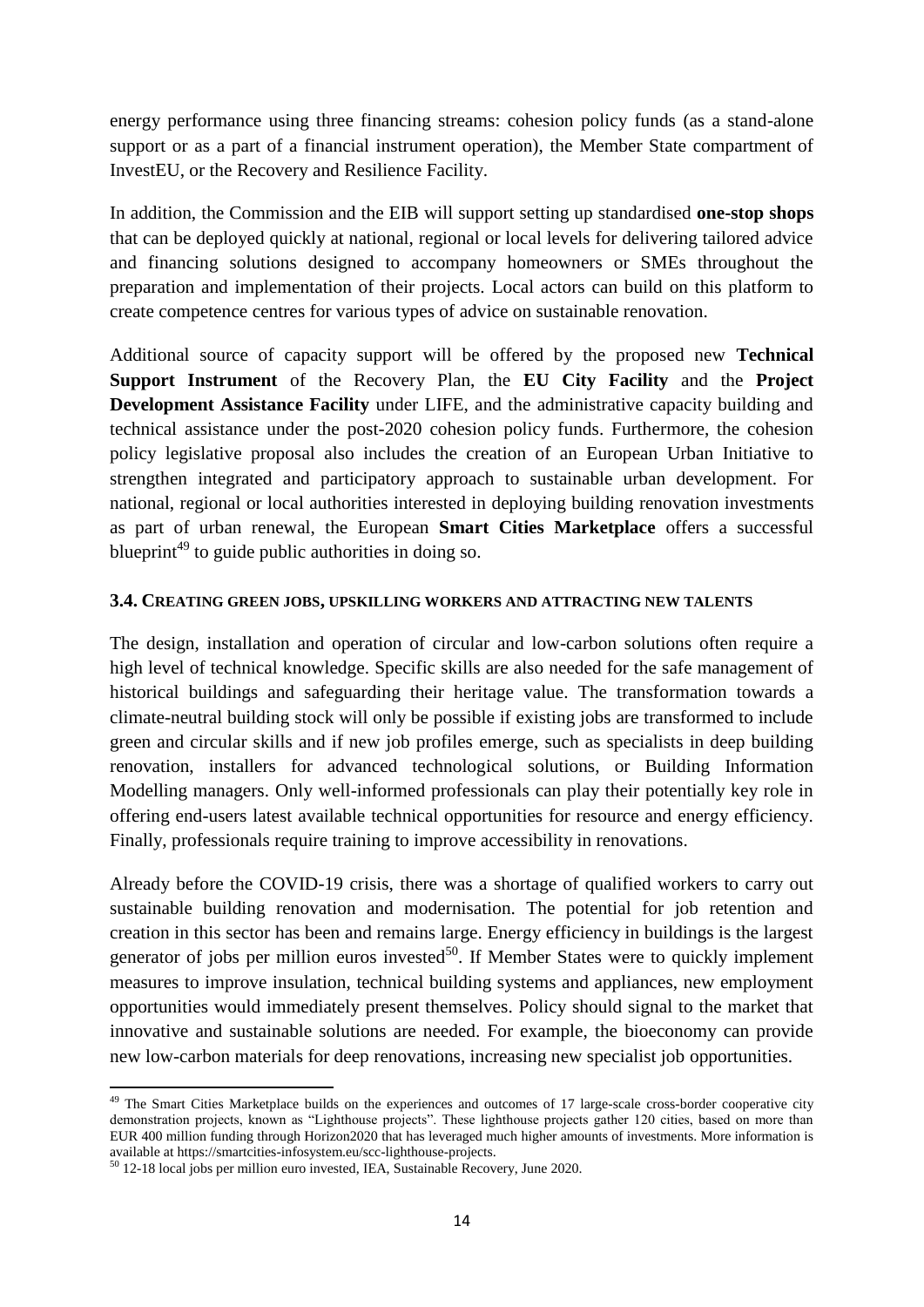Increasing the presence and role of **women** in the construction sector can help improve the availability of skills and qualified professionals. Revising vocational and educational training strategies by involving industry, creating an inclusive and accessible working environment and overcoming prejudices is key. SMEs should be given better access to information about training and apprenticeship programmes. Social partners, including workers' and employers' representatives of the construction sector at national and European level, have solid expertise in upskilling workers, attracting new talent and promoting an inclusive working environment and should be involved in the design and implementation of measures to achieve these goals.

The **occupational safety and health perspective** of workers in construction – a sector with a comparatively high risk of accidents and ill-health – is important and legal requirements for worker protection should be complied with, with a particular attention to protecting workers renovating old buildings from exposure to asbestos, also through appropriate training<sup>51</sup>.

To address these issues, and building on the 2020 Skills Agenda and the Blueprint for sectoral cooperation on skills<sup>52</sup>, the Commission will launch the **Pact for Skills** bringing together private and public stakeholders with the shared objective of up- and reskilling Europe's workforce. The Commission encourages Member States to make use of the Next Generation EU funds, the **European Social Fund+** and the **Just Transition Fund**. Apprenticeships and other forms of work-based learning facilitate the transition of young people into the labour market. The Commission's Youth Employment Support package of 1 July 2020 announced a renewed **European Alliance for Apprenticeships**. With the support of the **Build Up Skills** initiative that continues under the LIFE programme, Member States can update their gap analysis and National Roadmaps for training as the Commission will develop **training material on the use of Level(s)<sup>53</sup>** in 2021.

### **3.5. CREATING A SUSTAINABLE BUILT ENVIRONMENT**

Delivering the depth and volume of renovation Europe needs, ultimately requires a strong and competitive construction sector, embracing innovation and sustainability to increase quality and reduce costs.

European companies lead in innovation, manufacture, distribution and installation of a variety of energy-saving and renewables-related goods and services in buildings. Consolidating this lead role requires uptake of industrialised technological solutions in order to limit the cost and duration of works, faster digitalisation and the full integration of circularity principles across the value chain: sourcing safe, sustainable and secondary raw materials, reuse and recycling and waste management. **Industrialisation** can trigger a **virtuous circle** between higher demand for deeper renovation and falling costs for smarter and more sustainable products.

<sup>&</sup>lt;sup>51</sup> In line with national measures transposing Directive 2009/148/EC on the protection of workers from the risks related to exposure to asbestos at work

 $52$ <sup> $\text{L}$ </sup>The Blueprint for sectoral cooperation on skills will develop a sectoral strategy for skills intelligence and labour market relevant skills development, including the development of relevant European vocational core curricula and roll out training.  $53$  Level(s) is a common European approach to assess and report on the sustainability of buildings. See

<https://ec.europa.eu/environment/eussd/buildings.htm>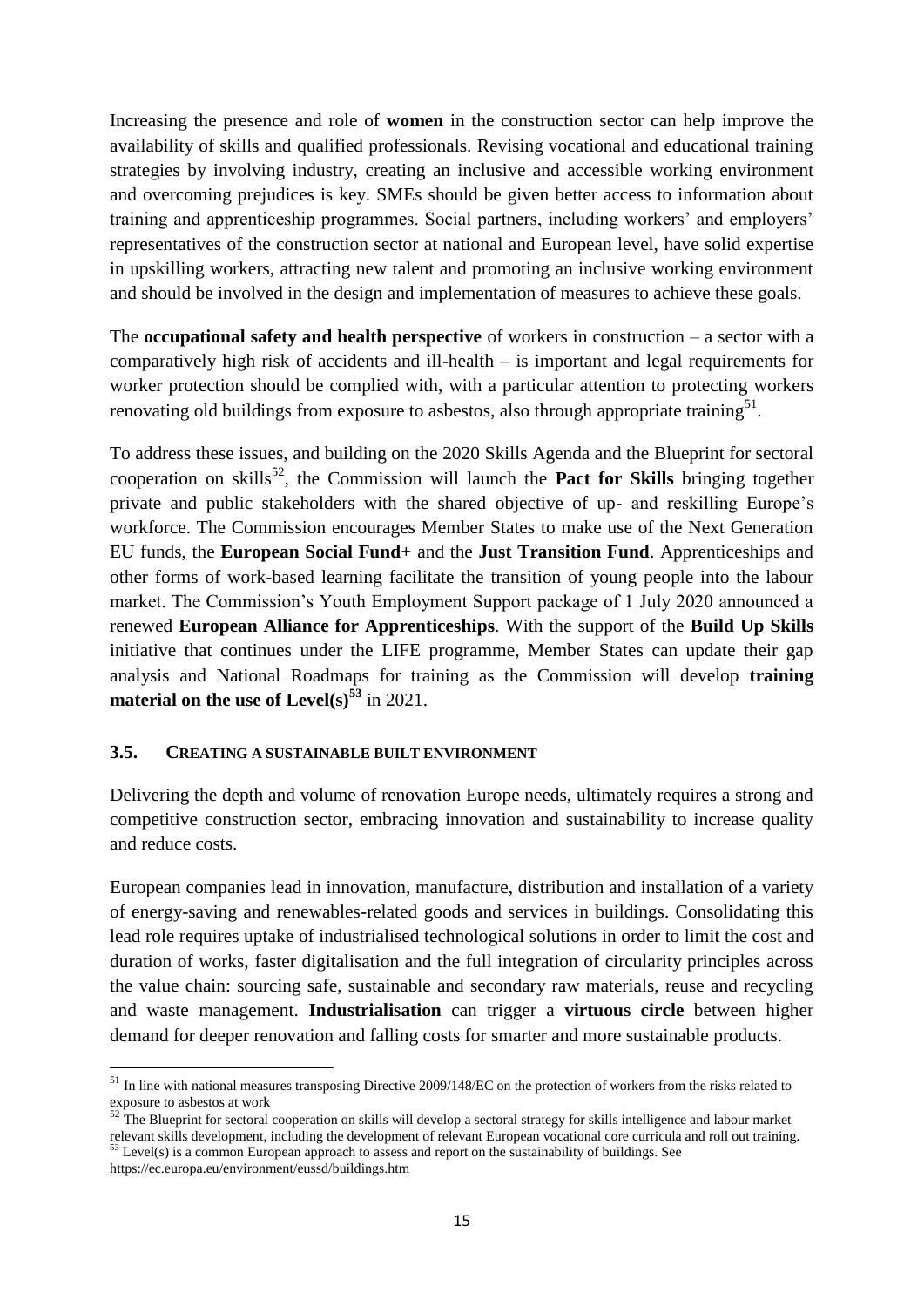The Commission promotes environmental sustainability of building solutions and materials, including wood and bio-based materials, nature-based solutions and recycled materials on the basis of a comprehensive life-cycle assessment approach. It will address the sustainability performance of construction products in the context of its revision of the Construction Product Regulation and it will develop by 2023 a roadmap leading up to 2050 for **reducing whole life-cycle carbon emissions** in buildings. The Commission will also accelerate work with standardisation organisations on **climate resilience** standards for buildings.

By the end of 2024, the Commission will review the **material recovery targets** set in EU legislation for construction and demolition waste. The Commission will put in place measures to **increase reuse and recycling platforms** and support a well-functioning **internal market for secondary raw materials**. **Level(s),** the **Circular Economy principles** for buildings design and the **EU Construction and Demolition Waste management protocol** guide the user to apply these principles in renovation projects.

The uptake of and investments into digital and innovative technologies by the construction sector remain  $low<sup>54</sup>$ . The Commission will therefore support digitalisation in the construction sector through **Horizon Europe, Digital Innovation Hubs and Testing and Experimentation Facilities. Digital tools<sup>55</sup> help record the progression of works, the use of** materials and increase productivity. For example, a digital twin of a building, enabled by 3D mapping data, provides information on how the building is performing in real-time and prevents serious accidents by helping predict potential failures in building systems. Cost savings are present across the value chain from accelerated administrative procedures and physical works. Smart buildings and digitally enabled construction generate large pools of data for the whole life-cycle of construction, use and renovation of buildings to be able to operate them better. The Commission will consider setting a governance framework for data spaces with further actions to develop allocated data spaces, including in the areas of energy, manufacturing and construction.

Building Information Modelling (BIM) improves transparency and reduces costs and resource use. The Commission will provide a **recommendation to promote Building Information Modelling in public procurement** for construction and provide a methodology to public clients to conduct cost-benefit analysis for the use of BIM in public tenders. Digital industrial platforms will allow stakeholders to collect and make better use of this data. The Commission will also develop a **unified EU Framework for digital permitting** in the built environment and establish a trusted scheme for **certifying energy efficiency meters** in buildings that can **measure actual energy performance improvements**.

Research must also spur innovation in the construction sector. The **European Green Deal Call**, part of **Horizon 2020**, includes an area dedicated to 'Energy and resource-efficient

<sup>1</sup> <sup>54</sup> Currently, 70% of construction firms dedicate less than 1% of their revenues to digital and innovative projects, and the uptake of Building Information Modelling (BIM) remains particularly low. Technologies, such as IoT, AI, robots, digital twins reduce the time needed for physical works.

<sup>&</sup>lt;sup>55</sup> Including, Building Information Modelling (BIM), Geographic Information System (GIS) and Augmented Reality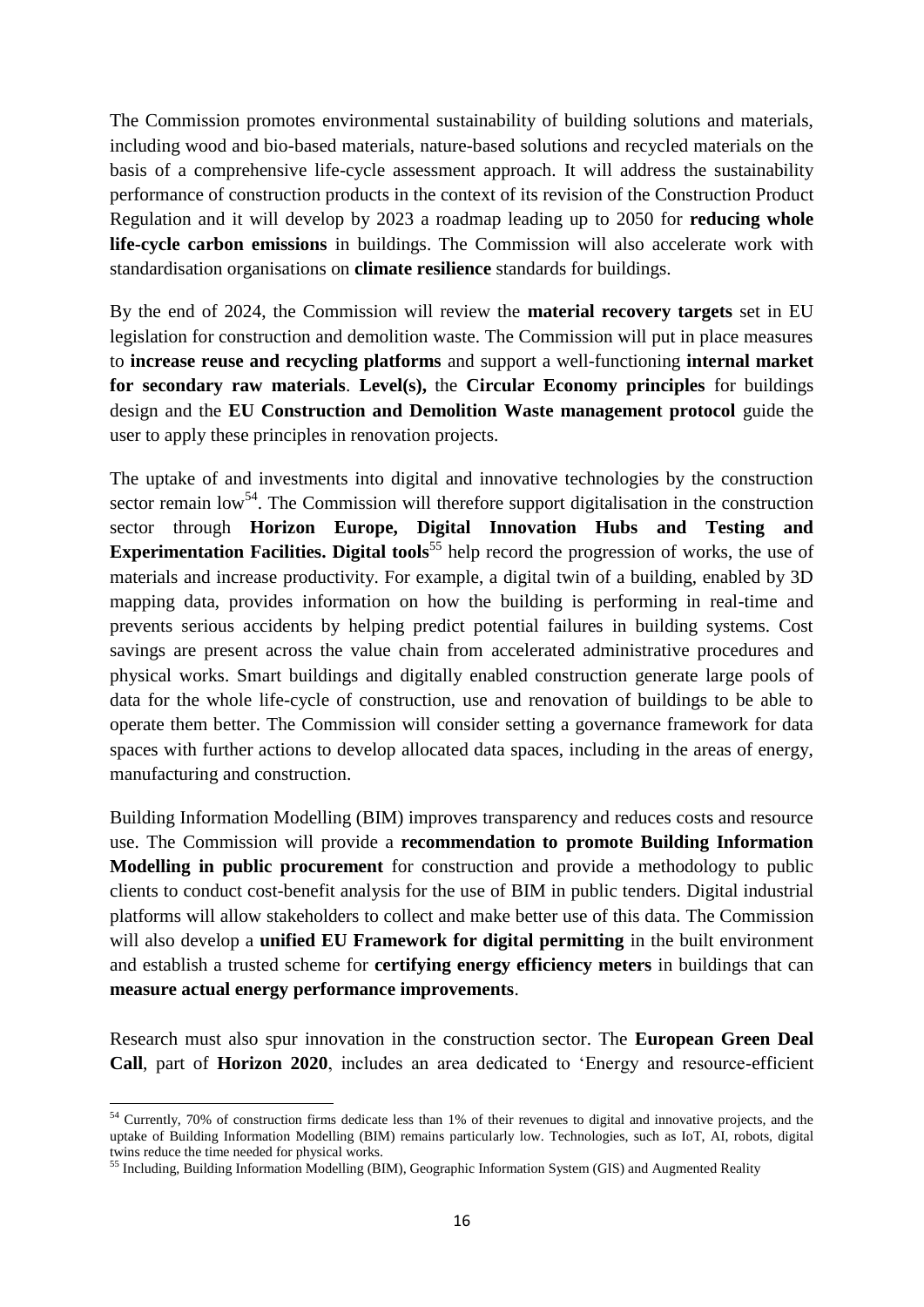buildings'. **Horizon Europe** will support research and innovation on energy technologies, sustainability and circularity of materials and systems for construction, taking into consideration the specific conditions of every geographic region of Europe. In the preparation of Horizon Europe Programme implementation, the Commission is currently considering a Public-Private Partnership on People-centric Sustainable Built Environment (Built4People) and a dedicated Mission on Climate-Neutral and Smart Cities. The partnership could deliver innovation to the buildings and construction industry and the mission could showcase 100 European cities in their systemic transformation towards climate neutrality by 2030 together and for the citizens.<sup>56</sup>.

In addition, if adopted, the **Clean Energy Transition Co-funded Partnership<sup>57</sup>** can contribute to developing climate-neutral solutions for heating and cooling systems in buildings. Other programmes of relevance for building renovation research and innovation domains include regional programmes (also in the light of the **Seal of Excellence**), and the new LIFE prgramme. In particular, the **Clean Energy Transition sub-programme under**  LIFE will support the renovation wave by addressing behavioural and non-technological barriers to renovation<sup>58</sup>.

### **3.6. PLACING AN INTEGRATED, PARTICIPATORY AND NEIGHBOURHOOD BASED APPROACH AT THE HEART OF THE RENOVATION WAVE**

Fully reaping the potential of a renovation wave in terms of co-benefits requires an integrated approach that has already been successfully piloted. "Smart" homes can promote user comfort, increase the integration of renewable and surplus energy into buildings. In some pilot projects, apartment buildings were equipped with photovoltaic solar panels on the roofs, thermal storage and heat pumps. Each building was connected to a local grid, which fed charging points for electric cars. The application of smart meters<sup>59</sup> helped match power supply and demand in the most efficient way. As a result, the buildings were transformed from consumers to producers of energy, with high energy efficiency, reduced energy costs for households, integration of e-mobility and systemic benefits for the stability of the grids.

This is just an example of what can be achieved through an integrated digital renovation that combines energy storage and demand-side flexibility, on-site energy generation from renewable sources, Internet of Things of the system components, appliances and recharging points for e-mobility. This promotes an active participation of citizens in the energy system as prosumers.

<sup>&</sup>lt;sup>56</sup> The Horizon Europe Misson on 'Climate-Neutral and Smart Cities' aims to support, promote and showcase 100 European cities in their systemic transformation towards climate neutrality by 2030 and make these cities into experimentation and innovation hubs for all cities, thus leading on the European Green Deal and on Europe's efforts to become climate neutral by 2050.

<sup>&</sup>lt;sup>57</sup> The Clean Energy Transition Co-funded Partnership covers all the areas of the Strategic Energy Technology Plan is linked to the National Energy and Climate Plans.

<sup>&</sup>lt;sup>58</sup> Such as green mortgages definitions, property-linked finance, or new one-stop-shop models.

<sup>&</sup>lt;sup>59</sup> Smart meters have a strong potential to raise consumers' awareness on energy consumption patterns. Smart gas meters are a requirement under the Energy Efficiency Directive complementing obligations on smart electricity meters.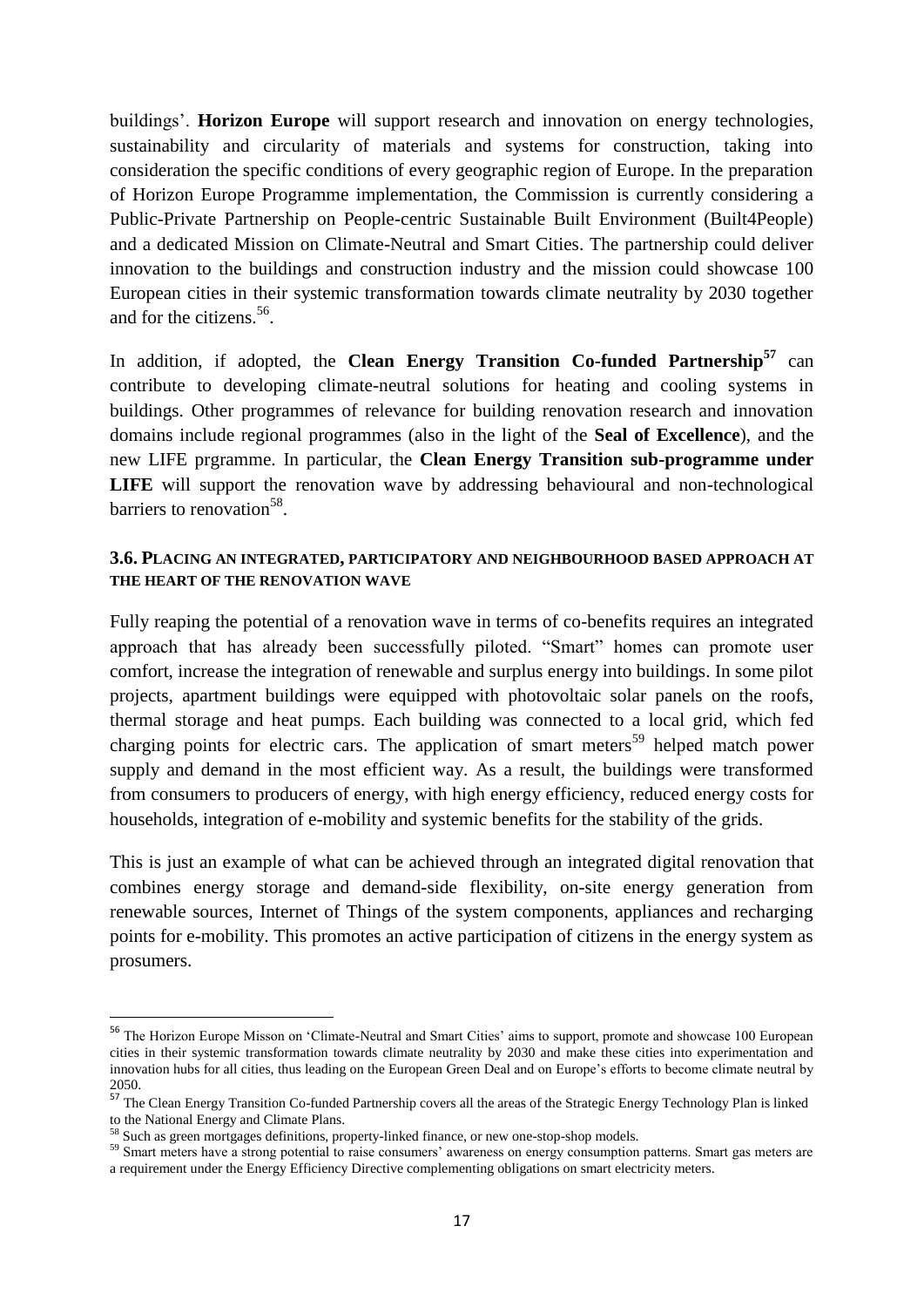The EPBD $^{60}$  already provides for measures to promote smart infrastructure and the roll-out of charging points for e-mobility. In line with the objective to deploy more than 1 million public charging stations by 2025, the Commission will ensure their full implementation and enforcement and consider whether they need strengthening. Furthermore, together with this Communication, the Commission presents the implementing and delegated acts on the **EU Smart Readiness Indicator,** as a tool to measure the smart readiness of buildings and raise the awareness of building owners and occupants.

For the **latest sustainable products and products which integrate renewable energy**, such as from photovoltaics, the Commission will **map challenges encountered** by these products on the single market and consider ways to remove identified barriers, including via mutual recognition. A well functioning Single Market removes regulatory and administrative barriers to cross-border service provision and facilitates mutual recognition of national certification and insurance schemes for renovation and energy efficiency specialists.

Synergies for renovation become evident when scaled up to **district and community approaches**. Aggregating projects at this level may lead to zero-energy or even **positive energy districts**<sup>61</sup> (e.g. advanced district heating and cooling systems with large potential for renewables and waste-heat recovery). These offer cheaper ways to decarbonise heating and cooling and can offer system efficiencies at an industrial scale by fuel switch, increased flexibility and thermal storage, and creating space for nature. In addition to a more rational and aesthetic use of space, a district-based approach can allow improving old dwellings with **reduced accessibility and mobility services**.

**Energy communities** generate, consume, store and sell energy, and can offer tools for the most vulnerable citizens to lift them out of energy poverty. To exploit their untapped potential as active players in the energy system, the Commission will look closely into the **implementation of the Electricity Market Directive<sup>62</sup> and the Renewable Energy Directive** and use concerted actions to support their progressive creation and diffusion across Member States. The Commission will further explore how to promote energy communities and disseminate good practices<sup>63</sup>.

Based on broad and inclusive engagement of inhabitants through cooperative structures and one-stop shops with a wide variety of useful advice, such district approaches can transform entire neighbourhoods and create new business opportunities. **Exemplary district renovation** 

1

 $^{60}$  Directive (EU) 2018/844 of the European Parliament and of the Council of 30 May 2018 amending Directive 2010/31/EU on the energy performance of buildings and Directive 2012/27/EU on energy efficiency

<sup>&</sup>lt;sup>61</sup> Where several buildings optimise energy consumption across buildings as well as the wider energy system. These districts are characterised by an annual positive energy balance and integrate with local renewable energy, local storage (both electricity and heat), smart energy grids, demand-response, cutting-edge energy management (electricity, heating and electricity and neat), sinart energy grus, usinanu-response, cutting-enger energy management (eccentric), meaning and cooling), user interaction/involvement and ICT. "Positive Energy Districts" projects are developed throu Lighthouse Projects [\(https://smartcities-infosystem.eu/scc-lighthouse-projects\)](https://smartcities-infosystem.eu/scc-lighthouse-projects) and in projects where Member States cooperate through the Urban Europe Joint Programming Initiative (JPI) [\(https://jpi-urbaneurope.eu/ped\)](https://jpi-urbaneurope.eu/ped), as well as through the Strategic Energy Technologies Plan that has a dedicated group to support such projects.

 $62$  Directive (EU)  $2019/944$  of the European Parliament and of the Council of 5 June 2019 on common rules for the internal market for electricity and amending Directive 2012/27/EU

 $63$  This can include lessons learnt from EU-funded projects, see for instance https://www.rescoop.eu/the-rescoop-model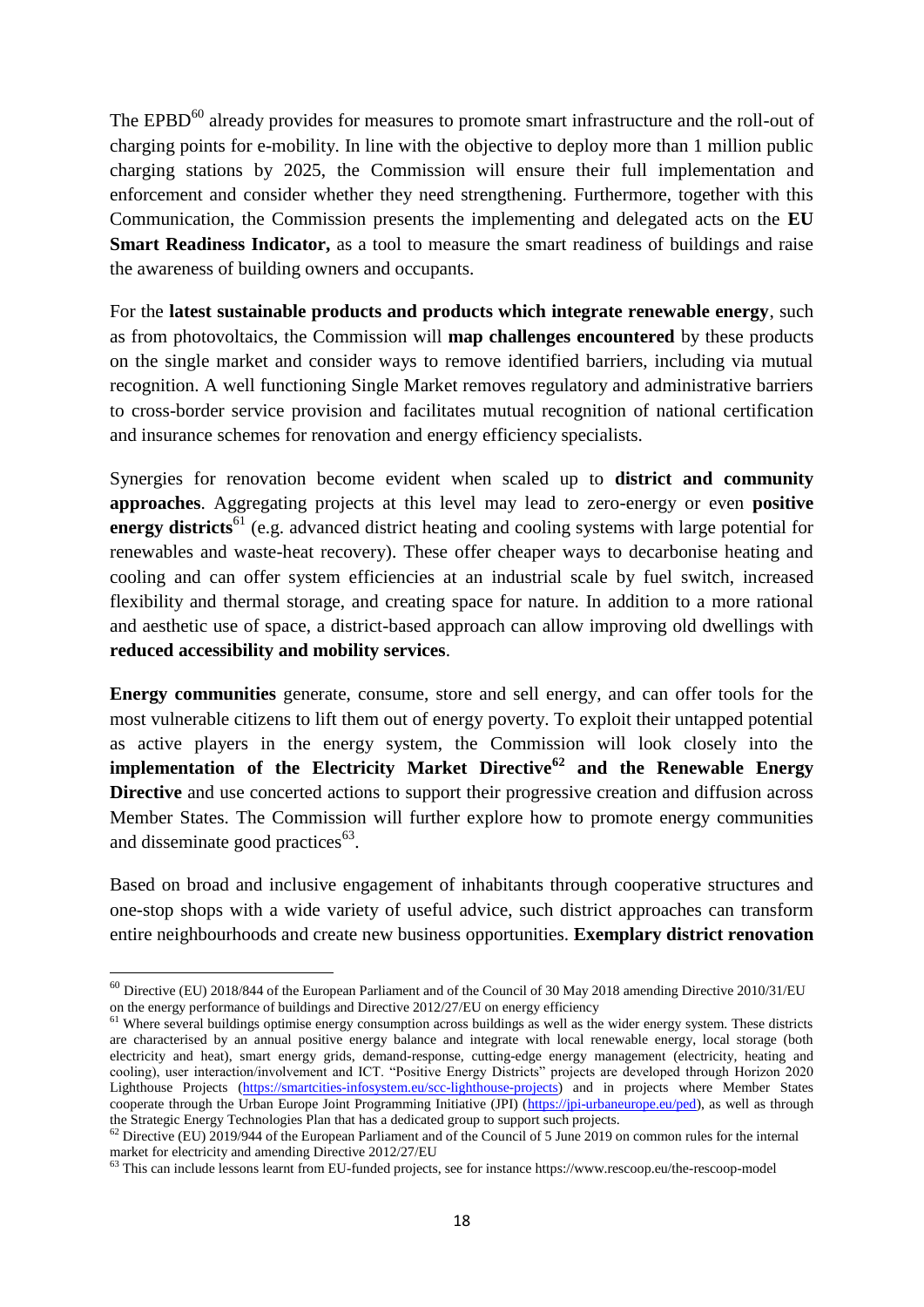**projects**<sup>64</sup> could be included in the national recovery plans and pave the way to a new wave of decarbonised districts.

Member States, regions and local authorities should further seize the opportunity to finance investments in a local context as part of the **territorial instruments** within the European Regional Development Fund (ERDF) and the European Agricultural Fund for Rural Development (EAFRD): Integrated Territorial Investments (ITI's), Community-Led Local Development (CLLD) and LEADER. Further, urban authorities can draw on the mandatory minimum allocation of the ERDF to sustainable urban development implemented on the ground through integrated urban and territorial development strategies.

At the local level, the **Covenant of Mayors** supports a new coalition of willing cities ready to commit to ambitious pledges on building renovation. This process could feed into the future updates of Long-Term Renovation Strategies and result in aggregated green procurement to which mayors commit under the Covenant. The **Big Buyers for Climate and Environment** project further fosters collaboration between big public buyers such as cities, regions, hospitals, central purchasing bodies, utilities, towards piloting and uptaking new technologies in areas such as zero emission construction sites.

In addition, the Commission will engage all relevant stakeholders, including through the **Climate Pact** and the **High Level Forum on construction**, with supportive actions to regenerate European neighbourhoods through cultural, economic and social vitality.

### **3.7. THE NEW EUROPEAN BAUHAUS: MATCHING STYLE WITH SUSTAINABILITY**

The Renovation Wave is not only about looking into existing building stock. It is the start of a forward-looking process to match sustainability with style. As announced by President von der Leyen in her State of the Union speech on 16 September 2020, the Commission will launch the New European Bauhaus to nurture a new European aesthetic that combines performance with inventiveness.

The New European Bauhaus will act as an incubator for innovation and creativity to drive sustainable design across Europe and beyond, that is also appealing and affordable for citizens. It will network practitioners from across disciplines and mobilise creative minds to reimagine how sustainable living could and should be in the future.

The New European Bauhaus is an interdisciplinary project that will create experimental spaces where art, culture, science and technology can mingle, imagine, test and demonstrate new solutions helping to develop new lead markets. It will have two dimensions. The first is a network of thinkers, planners, architects, entrepreneurs, students and citizens working

 $64$  Such as the ones participating in the proposed Horizon Europe Mission on '100 Climate-neutral Cities by 2030 – by and for the citizens'.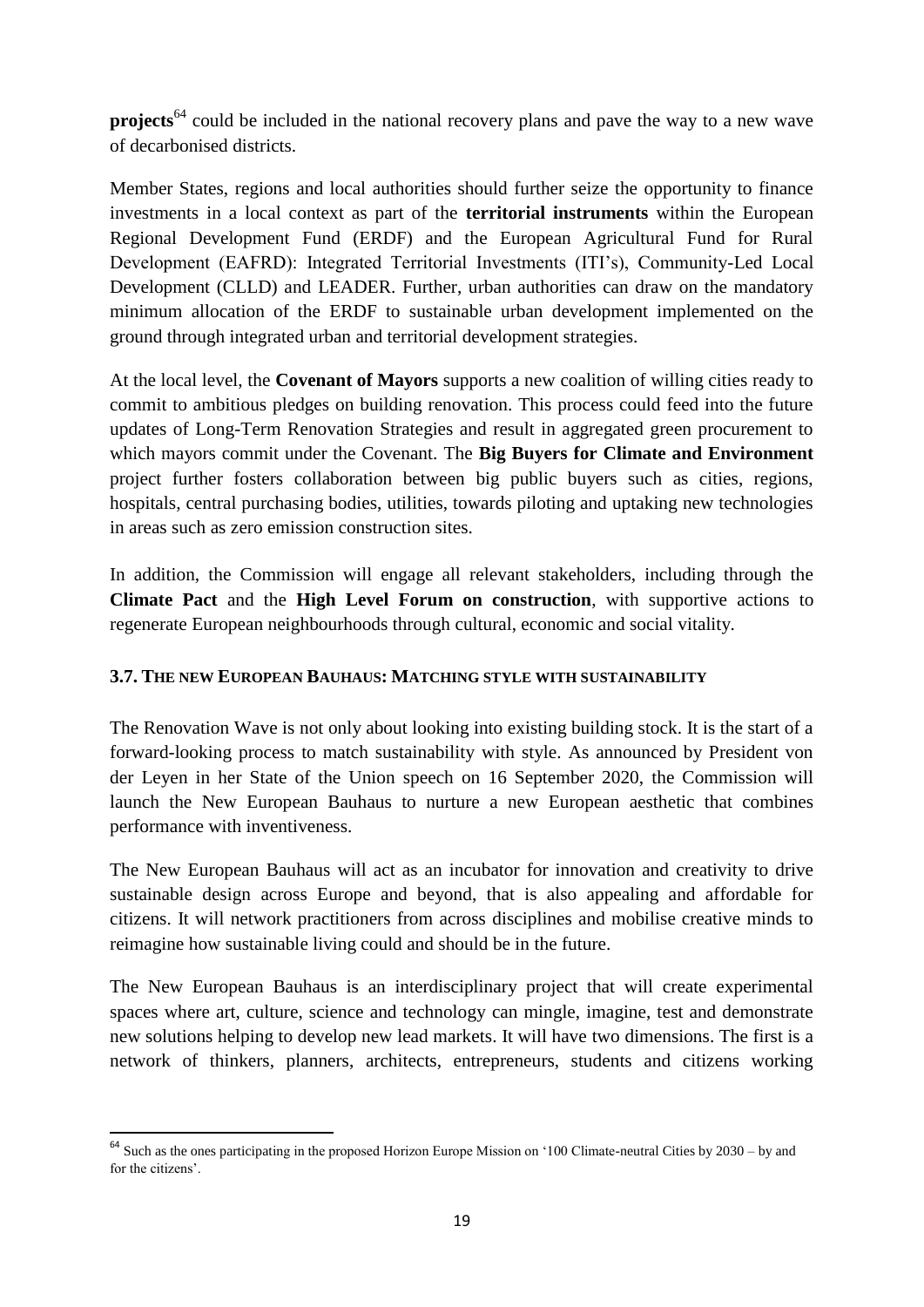together to develop sustainability in style. The second dimension will consist of real existing building projects across the EU.

The New European Bauhaus will also be an accelerator for socially and aesthetically promising green and digital solutions, technologies and products. It will foster innovative solutions in terms of architecture and materials. Nature-based materials such as wood can play a crucial role in the design of the New European Bauhaus as they can have a double benefit: stocking carbon emissions in buildings and avoiding emissions that would have been needed to produce conventional construction materials.

The New European Bauhaus will be set up in three phases: Design, Deliver and Diffuse. From now until summer 2021, the Commission will conduct a broad participatory co-creation process for its "design", with the aim of launching calls for proposals under the next Multi-Annual Framework in all relevant programmes. The "delivery" of the first European Bauhaus' construction or transformation will start in the second half of 2021.

But this will only be the beginning. The goal is to "diffuse" a network of Bauhaus' with different features, always keeping in mind the transformation towards living together sustainably. In a first wave, we would aim at establishing a series of five founding Bauhaus' in 2022 in different EU countries. All projects would deal with the built environment as a whole but should focus on different aspects such as climate challenges, accessibility, social cohesion, digital construction, sustainable bio-resources etc. In a second wave, further Bauhaus' can be added across the EU and even globally.

The project will be co-steered by an advisory board of external experts including scientists, architects, designers, artists, planners and civil society to make sure that the European Bauhaus will keep on track and deliver on the objectives.

# **4. FOCUS AREAS FOR BUILDING RENOVATION**

While the measures described above are designed to unlock the renovation of all buildings, three areas deserve specific attention: **a) tackling energy poverty and worst-performing buildings; b) renovating public buildings, such as administrative, educational and healthcare facilities and c) decarbonising heating and cooling**. These areas should be considered as a priority for policy and financing, because they offer huge potential for increasing renovation rates, while delivering large energy savings and healthier and more comfortable buildings for citizens.

### **4.1. TACKLING ENERGY POVERTY AND WORST-PERFORMING BUILDINGS**

With nearly 34 million Europeans unable to afford keeping their home adequately warm<sup>65</sup>, tackling energy poverty is an urgent task for the EU and its Member States. Each year, 800

1

<sup>&</sup>lt;sup>65</sup> Data from 2018. Eurostat, SILC [ilc\_mdes01]).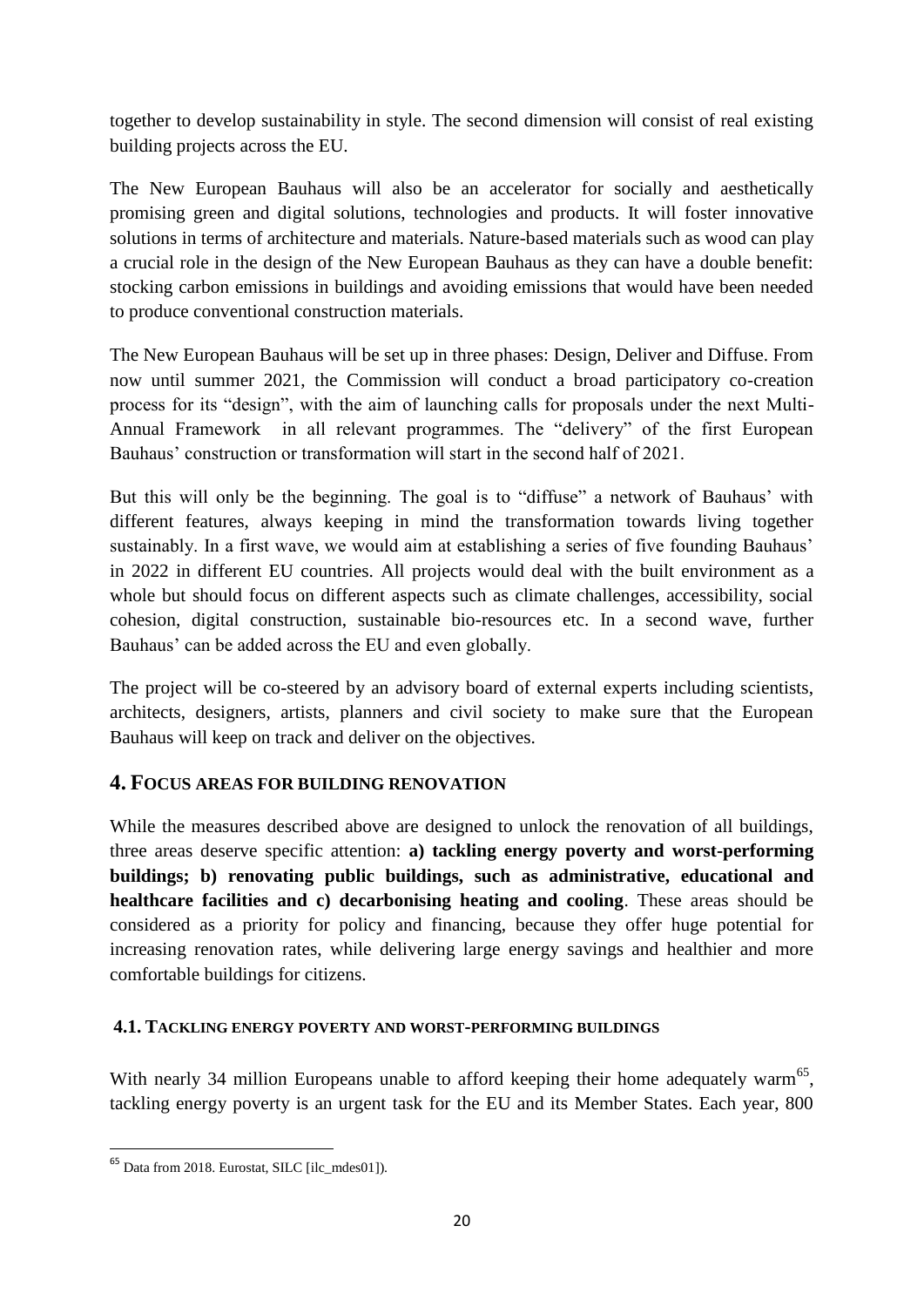000 social homes need renovation, requiring an estimated EUR 57 billion of additional funding $^{66}$  per year.

Inefficient buildings are often synonymous with energy poverty and social problems<sup>67</sup>. This often means that people with low incomes have little control over their energy expenditure, causing a vicious circle of high energy bills, arrears<sup>68</sup> and problems with wellbeing and health. People in inefficient buildings are more exposed to cold spells, heatwaves and other impacts of climate change<sup>69</sup>. Inadequate comfort and sanitary conditions in housing and work environments, such as inadequate indoor temperatures, deficient air quality and exposure to harmful chemicals and materials, contribute to lower productivity, health problems and higher mortality and morbidity.

Poorly performing buildings have a large potential for improvement, but their renovation faces persistent barriers ranging from regulatory obstacles to structural factors. Renovation of social and multi-apartment housing faces additional barriers due to the complex decisionmaking process<sup>70</sup>. Addressing these barriers call for an integrated approach that also accounts for the social setting and affordability of housing. **Minimum energy performance standards** coupled with financing that limit the monthly net expenditure of the inhabitants can significantly accelerate renovation, as explained in sections 3.1. and 3.2. Accompanying services and technical assistance are essential for the worst-performing buildings.

The Commission will also propose to **expand the use of ESCOs and energy performance contracts**, which proved to work well in some Member States<sup>71</sup>, through the upcoming revision of the EED to make renovation affordable for all households, including those with a limited ability to cover upfront costs.

Financing solutions for low-income households for cost neutrality must address rents, energy and operating costs and local taxes through the use of grants, subsidised renovation measures or the use of energy savings for repayment (limiting upfront investment to available grants). Such solutions can be deployed alongside micro-credits backed by a guarantee fund to promote fair cost-sharing between owners and tenants, on-bill financing schemes and on-tax financing schemes. Vulnerable households must be shielded from rent increases that may follow renovations. Offering blended loans and guarantees from public and private sources

**<sup>.</sup>** <sup>66</sup> Report of the High-Level Task Force on Investing in Social Infrastructure in Europe, January 2018.

<sup>&</sup>lt;sup>67</sup> For example, the EEFIG has identified studies showing that default rates of mortgages with good Energy Performance Certificate energy ratings can be as low as 0.92%, compared to 1.18% for mortgages with poor Energy Performance Certificate energy ratings (28% higher default rate).

<sup>&</sup>lt;sup>68</sup> In 2018 30.3 million people were unable to keep up with utility bills, including energy bills, and so were at risk of having their supply cut off.

<sup>&</sup>lt;sup>69</sup> European Environment Agency, Report No 22/2018: Unequal exposure and unequal impacts: social vulnerability to air pollution, noise and extreme temperatures in Europe.

See [https://ec.europa.eu/jrc/en/publication/energy-efficiency-upgrades-multi-owner-residential-buildings-review](https://ec.europa.eu/jrc/en/publication/energy-efficiency-upgrades-multi-owner-residential-buildings-review-governance-and-legal-issues-7-eu)[governance-and-legal-issues-7-eu](https://ec.europa.eu/jrc/en/publication/energy-efficiency-upgrades-multi-owner-residential-buildings-review-governance-and-legal-issues-7-eu)

<sup>71</sup> See the Energy companies in the EU status report of the Joint Research Centre https://publications.jrc.ec.europa.eu/repository/bitstream/JRC106624/kjna28716enn.pdf. As an example, in Estonia, since April 2010, around 1100 multi-apartment buildings were reconstructed (mainly using pre-constructed elements).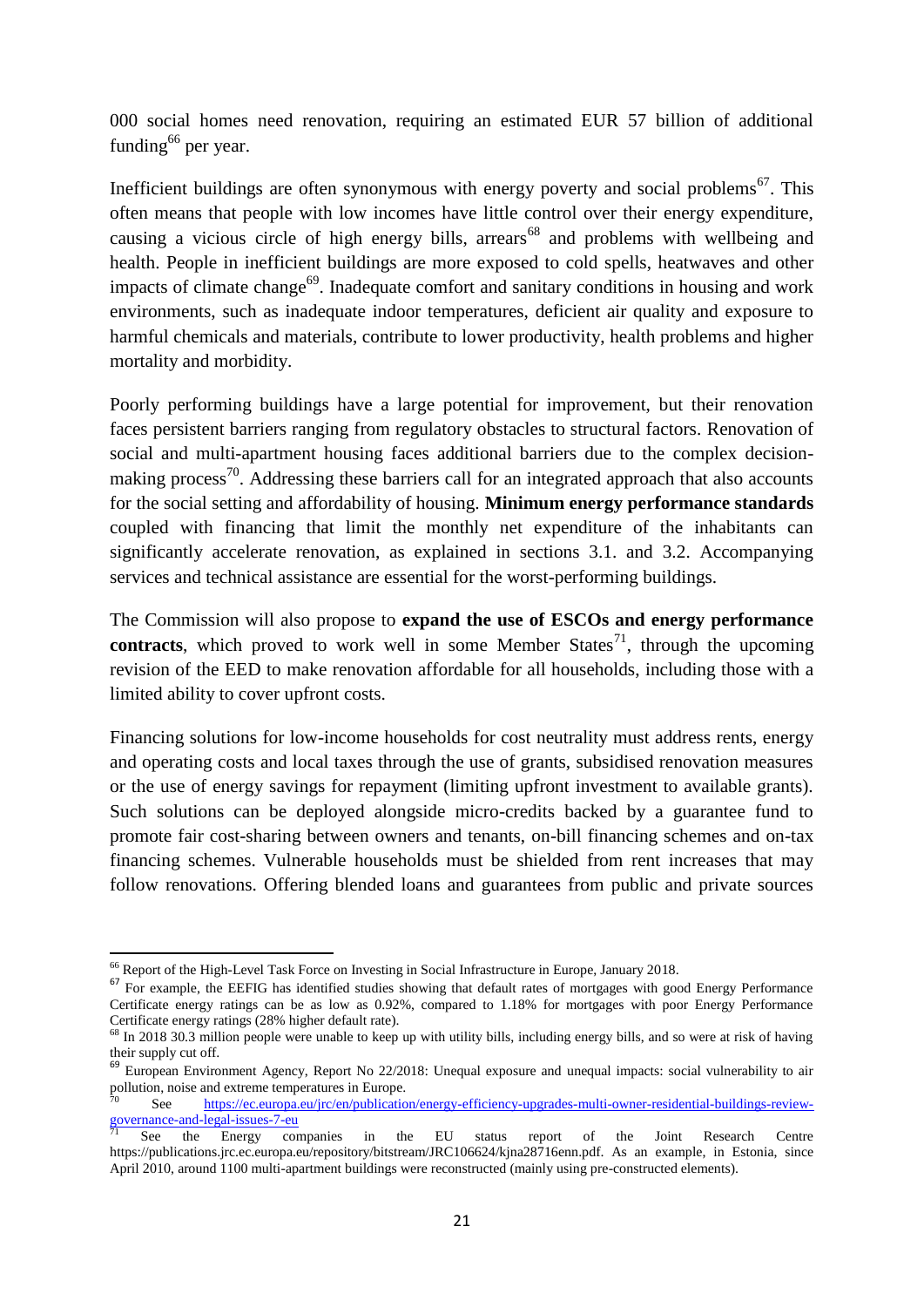through one-stop shops may nurture trust in renovation and ensure certain quality requirements are met<sup>72</sup>.

In accordance with the Clean Energy for All Europeans Package, Member States must use their National Energy and Climate Plans and Long-Term Renovation Strategies to identify dwellings of people at risk of energy poverty and develop effective strategies for renovating these as a matter of priority<sup>73</sup>. In parallel to this Communication, the Commission presents  $\bf{a}$ **Recommendation on Energy Poverty<sup>74</sup>** to guide Member States in defining and implementing such strategies to reduce energy poverty. The Commission will further assist them in developing **targeted financial solutions for lower-income households**, together with easier access to essential services, energy audits and energy performance certificates.

Some Long-Term Renovation Strategies are already rolling out a mix of measures to raise awareness among vulnerable target groups and insulation programmes that combine financial and practical support<sup>75</sup>. The **EU Building Stock Observatory<sup>76</sup>, the EU Energy Poverty Observatory**<sup>77</sup>**, the Horizon Europe Mission on Cities<sup>78</sup>** and the **EU Covenant of Mayors Office**<sup>79</sup> can further assist Member States in taking stock and identifying segments in need, and in linking renovation strategies to social indicators and policies to address energy poverty.

In order to guarantee that local social housing projects have access to all necessary technical capacity, the Commission will launch the **Affordable Housing Initiative**. It will pilot **100 lighthouse renovation districts** in a smart neighbourhood approach and provide blueprints for replication, setting liveability and latest innovations at the forefront. It will mobilise crosssectoral project partnerships linking them to local actors, including from the social economy, to promote efficient, circular and modular processes, social engagement models to empower residents, inclusive and accesible developments and cultural innovation.

To address the specific challenges in rural and remote locations, the Commission will in 2021 come forward with a **Communication on the Long-Term Vision for Rural Areas** to analyse social and infrastructure aspects in rural areas and examine possible action in the short and medium-term.

The use of **standardised industrial solutions** applied as part of a comprehensive renovation package enable cheaper and quicker renovation with limited impact on the residents and can

**<sup>.</sup>**  $<sup>72</sup>$  [Estonia's KredEx Revolving Fund](https://publications.jrc.ec.europa.eu/repository/bitstream/JRC117816/accelerating_energy_renovation_investments_in_buildings.pdf) supports combining loans, loan guarantees and grants. The National Revolving Fund for</sup> Energy Saving in the Netherlands works in combination with the total rental housing stock expected to reach and average EPC class B by 2021.

<sup>&</sup>lt;sup>73</sup> In Denmark, the 2018 energy agreement allocates DKK 200 million per year from 2021-2024 to energy savings in buildings. The grant will be awarded to building owners who can demonstrate the highest energy saving potential to ensure grants targetthe least energy efficient segments of the national building stock.

Commission Recommendation C(2020)9600 on Energy Poverty.

<sup>&</sup>lt;sup>75</sup> BE, Flemish Region. Vulnerable groups qualify for a free energy scan of their homes; over 20,000 such scans are being carried out every year.

 $\frac{1}{2}$  [https://ec.europa.eu/energy/topics/energy-efficiency/energy-efficient-buildings/eu-bso\\_en](https://ec.europa.eu/energy/topics/energy-efficiency/energy-efficient-buildings/eu-bso_en)

<sup>77</sup> <https://www.energypoverty.eu/>

<sup>78</sup> https://ec.europa.eu/info/horizon-europe-next-research-and-innovation-framework-programme/missions-horizon-

europe/climate-neutral-and-smart-cities\_en

https://www.covenantofmayors.eu/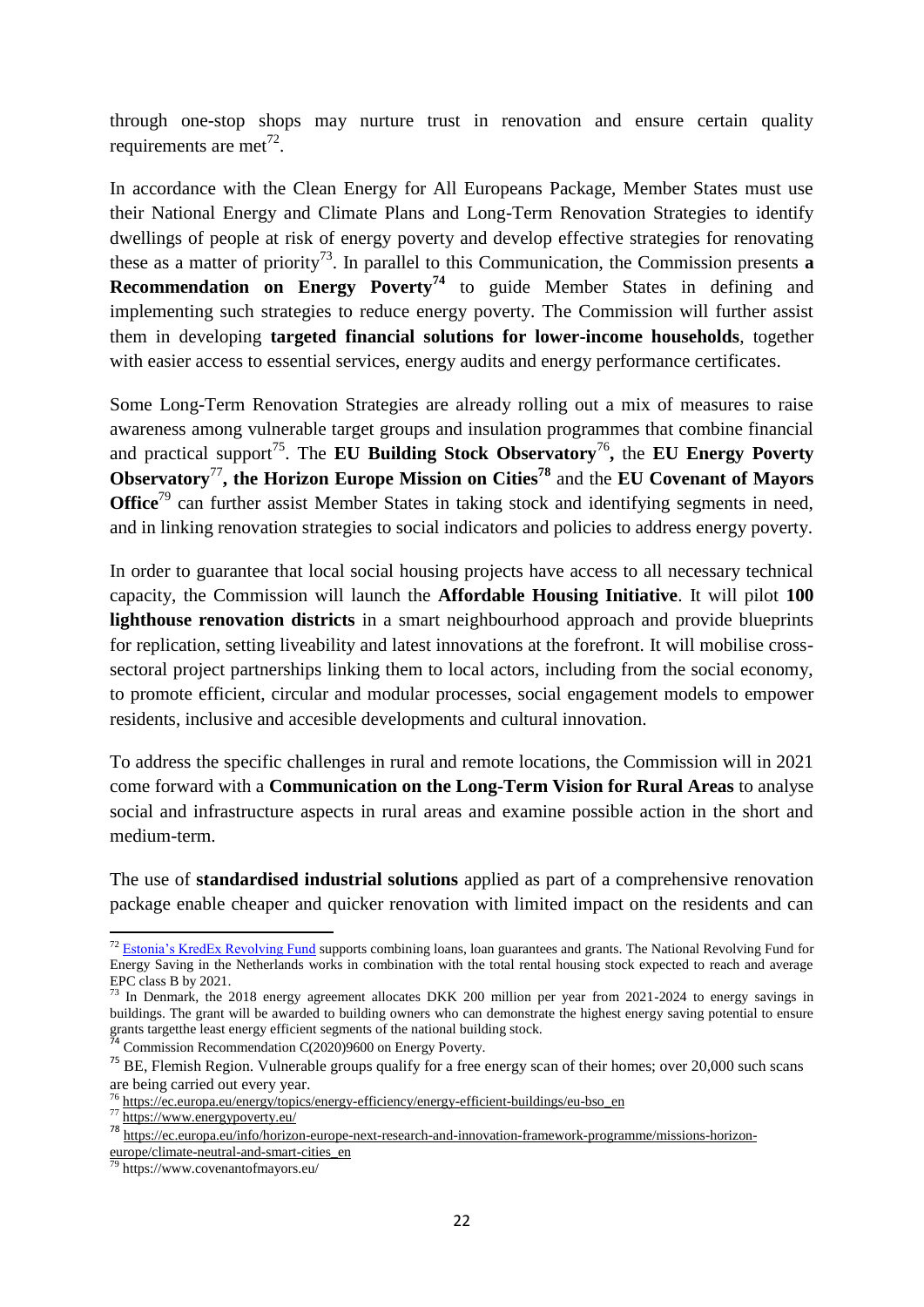be of particular relevance in the case of social housing<sup>80</sup>. In this context, the potential of efficiency purchase agreements based on smart measuring of the actual savings achieved should also be piloted and potentally scaled up.

Finally, **social enterprises** are important partners in tackling energy poverty through socially innovative solutions, including energy awareness campaigns, retraining unemployed people to energy poverty advisors or purchasing of energy-efficient appliances to rent out, and they should be fully involved in the renovation wave.

### **4.2. PUBLIC BUILDINGS AND SOCIAL INFRASTRUCTURE SHOWING THE WAY**

Public and privately-owned social infrastructure, public administrative buildings, social housing, cultural institutions, schools, hospitals and healthcare facilities can spearhead the renovation wave, serving as a role model and reference point for the industrialisation of construction and the co-benefits that become immediately visible to the public.

The Commission will **issue guidance on the Energy Efficiency First principle** in early 2021 to help public authorities properly take into account all costs and wider benefits of the investments in the built environment, which could be practically applied in public procurement.

Given the limited scope of existing legislative requirements for renovation of public buildings, the Commission will propose by June 2021 the need to **extend the scope of the requirements to all public administration levels and to increase the annual renovation obligation** as part of the revision of the EED. This will be done in conjunction with the phased introduction of **minimum energy performance standards in the context of the revision of the EPBD** by the end of 2021**.** The Commission will also develop comprehensive guidance on sustainable public investments through procurement.

Moreover, by June 2022, the Commission will look into the possibility to develop **green public procurement criteria** for public buildings such as office buildings and schools related to life-cycle and climate resilience and based on Level(s). The Commission will also issue, based on the upcoming assessment of the Long-Term Renovation Strategies, **indicative milestones for the renovation** of public and private service buildings for 2030 and 2040 with a view to decarbonising the building stock by 2050.

### **4.3. DECARBONISING HEATING AND COOLING**

Modernising the heating and cooling systems of buildings is essential to decarbonise the EU building stock, to deploy local renewable energy potential and to reduce the EU's dependence on imported fossil fuels. In the EU, heating, cooling and domestic hot water account for

<sup>1</sup> <sup>80</sup> Examples of projects to industrialise building renovation processes that have been co-funded by the EU: [Transition Zero,](http://transition-zero.eu/) [Energiesprong,](https://energiesprong.org/) [4RinEU,](https://4rineu.eu/) [BERTIM,](http://www.bertim.eu/index.php?lang=en) [MORE-CONNECT,](https://www.more-connect.eu/more-connect/) [P2Endure,](https://www.p2endure-project.eu/en) [Pro-GET-OnE,](https://www.progetone.eu/) [DRIVE 0.](https://www.drive0.eu/)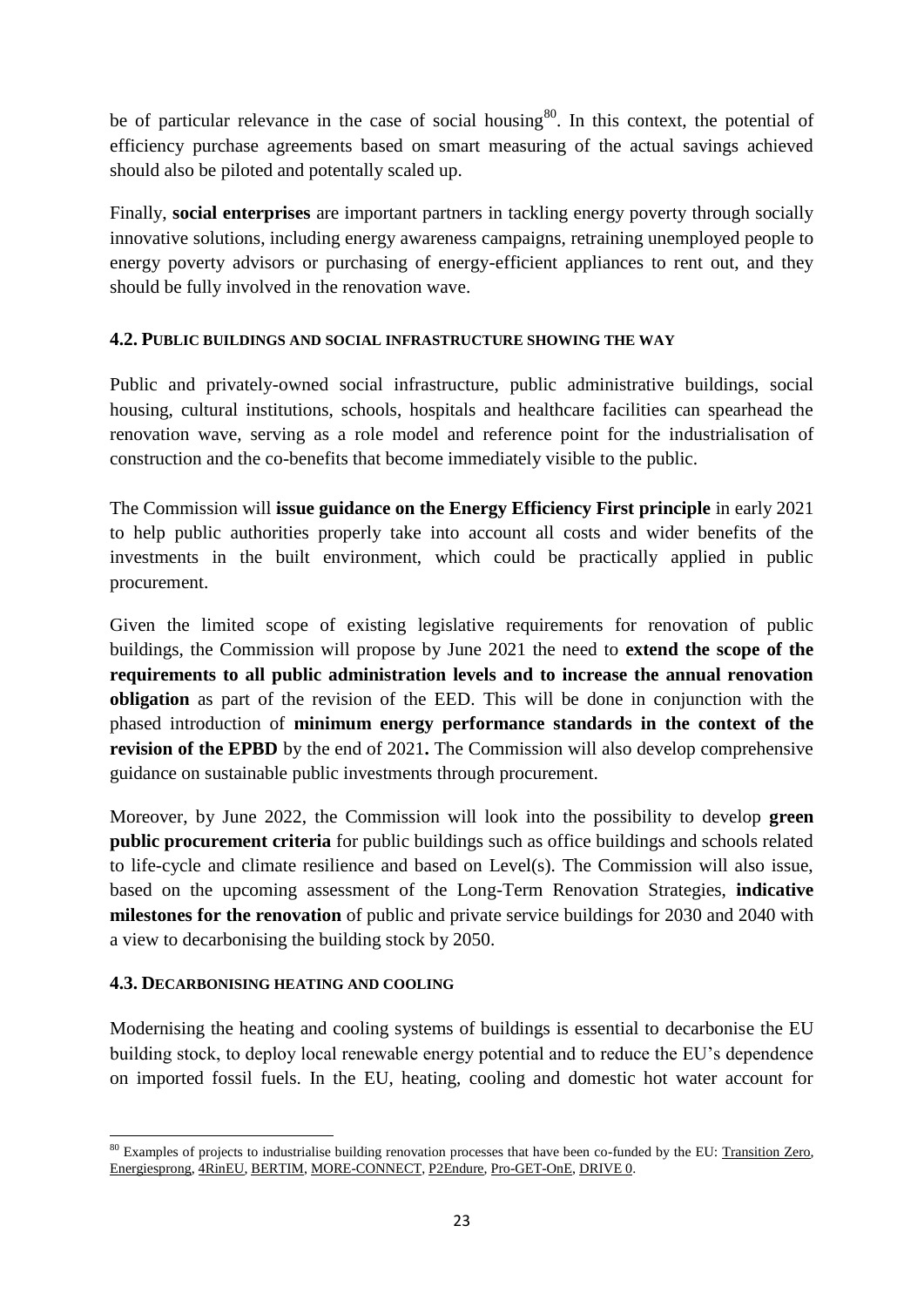around 80% of energy consumed in residential buildings. Two thirds $81$  of this energy comes from fossil fuels. Many systems are old and inefficient and half are beyond their service lifetime. Stand-alone systems provide up to 88% of heat supply and district heating systems supply the remaining  $12\%$ <sup>82</sup>.

According to the impact assessment for the Climate Target Plan 2030, the residential sector would have to undergo the highest reduction in energy demand in heating and cooling, ranging between -19% to -23%, compared to 2015. The annual rate of replacement of heating equipment would have to reach around 4% in both the residential and services sector. During the same time period, the share of renewables and waste heat would have to increase to 38-  $42\%$ <sup>83</sup> to reach the objective.

The Renewable Energy Directive<sup>84</sup>, together with the Energy Efficiency Directive<sup>85</sup>, require the Member States to provide the Commission with their assessment of how to decarbonise their heating and cooling systems using their potential for efficiency, renewables and waste heat and include this in the **comprehensive assessment** due by December 2020.

Based on a thorough impact assessment, the **revision of the Renewable Energy Directive** by June 2021 will consider **strengthening the existing renewable heating and cooling target** in accordance with the proposed higher climate target ambition for 2030 and introducing a requirement to use **minimum levels of renewables in buildings**. The revision will explore a **toolbox of measures** to promote advanced heating and cooling, including highly efficient low-temperature renewable and waste heat and cold technologies and the development of local and regional heating and cooling plans, and to address the barrier of high upfront capital investment. It will also promote the use of **decarbonised gases** that can create local synergies with municipal and agricultural waste recycling and industrial sectors. The Commission will propose measures for facilitating access to **waste and renewable heat and cold<sup>86</sup>** .

Based on a thorough impact assessment, the **revision of the Energy Efficiency Directive by June 2021** will strengthen the capacities of public authorities to prepare, finance and implement comprehensive **heating and cooling planning in coordination with renovation projects**. Local authorities and utility companies have an important role, in creating the necessary regulatory framework, market conditions and skills and in preparing a robust pipeline of projects to finance the modernisation of heating and cooling systems. Integrated

<sup>1</sup>  $81$  In 2017, the overall share of fossil fuels in buildings' heating was 76,5%.

<sup>&</sup>lt;sup>82</sup> However, in Denmark and Latvia, up to 60% of heat is supplied by district heating systems.

<sup>&</sup>lt;sup>83</sup> Compared to 33% in the baseline scenario.

<sup>84</sup> Article 15(7) of the Rewable Energy Directive (2018/2001/EU).

 $85$  Article 14 of the Energy Efficiency Directive (2012/27/EU).

<sup>86</sup> Many complex, industrial and service buildings, such as data centres, currently release excess heat or cold into the environment which could be reused. Among the areas with noteworthy potentials are shopping malls and datacentres.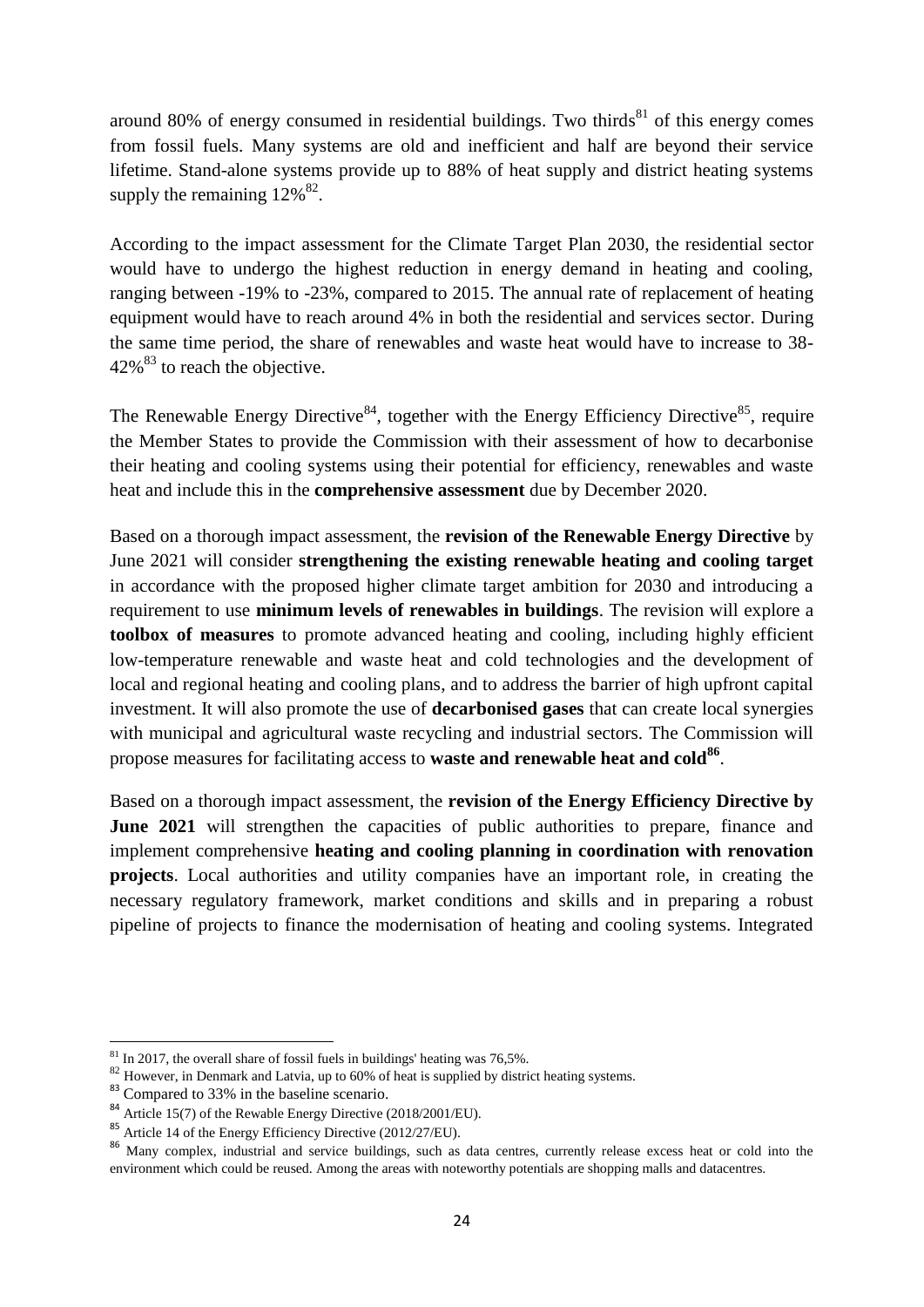planning, specific information about the building stock and energy supply options are necessary to decarbonise heating and cooling in neighbourhoods and at the national level $^{87}$ .

The **Ecodesign Framework Directive**<sup>88</sup> and the product-specific eco-design and energy **labelling**<sup>89</sup> **delegated and implementing acts** will further be developed to continue promoting high environmental standards, providing the public with information on the most efficient products and steering financial incentives towards the highest performing ones.

The Commission encourages public authorities to consider using energy and  $CO<sub>2</sub>$  taxation to promote the switch-away from fossil fuels. The upcoming impact assessments for the revision of key climate and energy legislation envisaged by June 2021 will look into extending the use of emission trading to **include emissions from buildings**. <sup>90</sup> The EU ETS covers at present around 30% of building emissions from heating due to the coverage of district heating as well as electric heating.

# **5. CONCLUSION**

In 10 years, the buildings of Europe will look remarkably different. Buildings will be the microcosms of a more resilient, greener and digitalised society, operating in a circular system by reducing energy needs, waste generation and emissions at every point and reusing what is needed. Their roofs and walls will increase the green surface of our cities and improve the urban climate and biodiversity. Within their walls, buildings will host smart and digitalised appliances, providing real time data on how, when and where energy is consumed. Recharging electric vehicles, namely bikes, cars and vans, in residential and office buildings will be a common experience complementing publicly accessible charging infrastructure. Many more Europeans will be prosumers, producing electricity for self consumption or even selling it back to the grid. Fossil fuels will gradually disappear from heating and cooling.

District approaches will unite people and communities. Buildings will be less energyconsuming, more liveable, and healthier for everybody. Cities will become greener and better connected with nature. New jobs and professional profiles will emerge. Europe's construction industry will thrive on the opportunities provided by a sustained rate of renovations and consolidate its global leadership in innovative materials, turning the buildings sector from a carbon source into a carbon sink. Positive effects will spill over to other industrial ecosystems. New and larger markets for green construction and for green loan and mortgage financing will develop.

the setting of ecodesign requirements for energy-related products.

**<sup>.</sup>**  $87$  Underlined by the requirement to carry out by 31 December 2020 comprehensive assessment of the potential for efficient district heating and cooling in line Article 14(1) of and Annex VIII to Directive 2012/27/EU on energy efficiency, as amended by Commission Delegated Regulation (EU) 2019/826. The upcoming second round of the comprehensive assessments should also integrate the requirements laid down in Article  $15(7)$  of the recast Renewable Energy Directive by integrating the assessments of the potentials for using renewable energy and waste heat and cold for heating and cooling. 88 Directive 2009/125/EC of the European Parliament and of the Council of 21 October 2009 establishing a framework for

 $89$  Regulation (EU) 2017/1369 of the European Parliament and of the Council of 4 July 2017 setting a framework for energy labelling and repealing Directive 2010/30/EU (OJ L 198, 28.7.2017, p. 1–23) 90 COM(2020)562 final